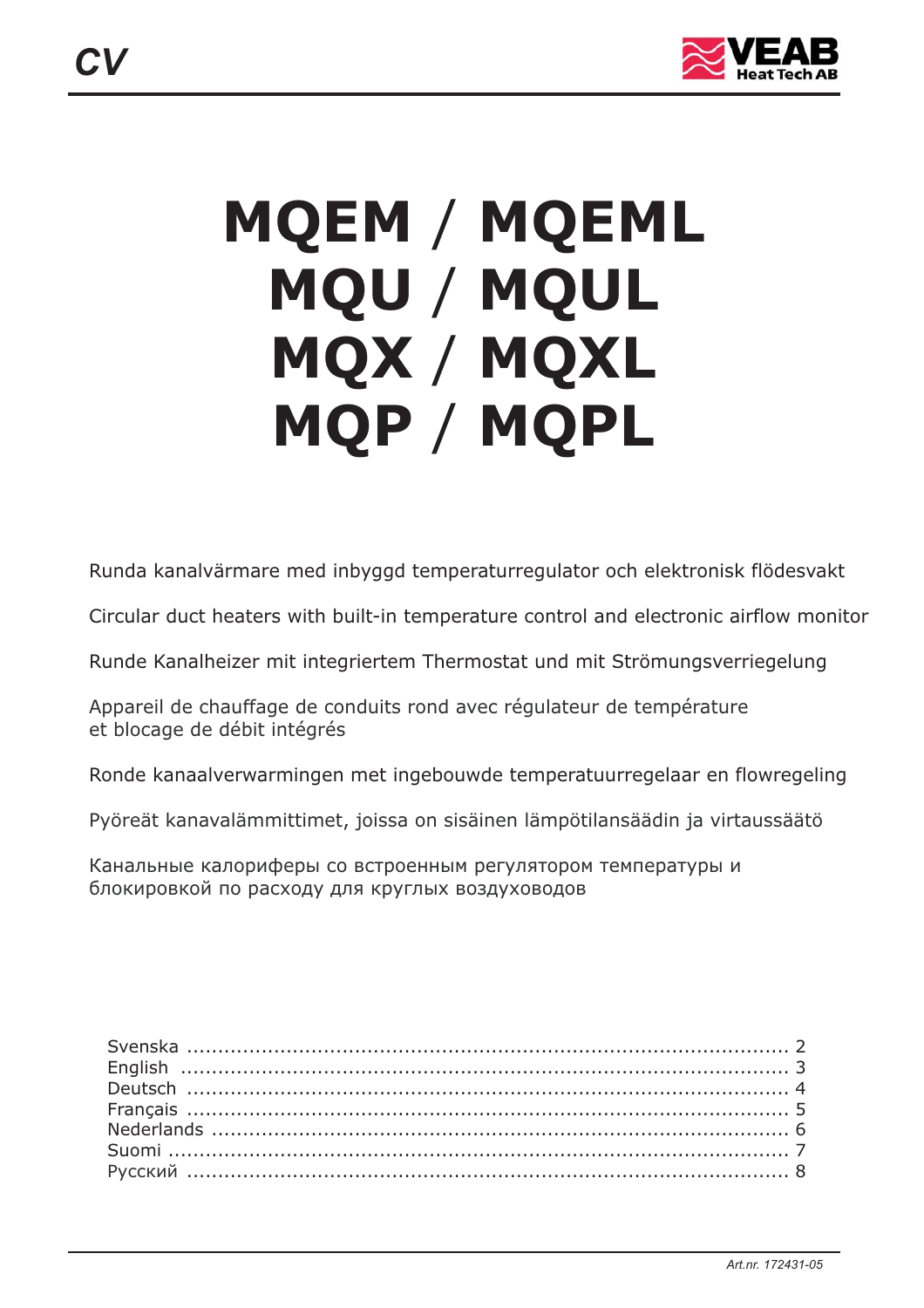

## **Table of contents**

| 2. Heater for two sensors, of which one is used for MIN- and/or MAX-limitation  16<br>2.1 CV --1MQEM |  |
|------------------------------------------------------------------------------------------------------|--|
| 2.2 CV --1MOEML                                                                                      |  |
| 2.3 CV --2MOEM                                                                                       |  |
| 2.4 CV --2MQEML                                                                                      |  |
|                                                                                                      |  |
| 2.5 CV --3MQEM                                                                                       |  |
|                                                                                                      |  |
| 3. Heaters for one sensor, configurable for external or internal set point adjustment  25            |  |
|                                                                                                      |  |
|                                                                                                      |  |
|                                                                                                      |  |
|                                                                                                      |  |
|                                                                                                      |  |
|                                                                                                      |  |
|                                                                                                      |  |
|                                                                                                      |  |
|                                                                                                      |  |
|                                                                                                      |  |
|                                                                                                      |  |
|                                                                                                      |  |
|                                                                                                      |  |
|                                                                                                      |  |
|                                                                                                      |  |
|                                                                                                      |  |
| 4.1 CV --1MOX                                                                                        |  |
| 4.2 CV --1MOXL                                                                                       |  |
| 4.3 CV --2MOX                                                                                        |  |
| 4.4 CV --2MQXL                                                                                       |  |
| 4.5 CV --3MOX                                                                                        |  |
| 4.6 CV --3MOXL                                                                                       |  |
|                                                                                                      |  |
| 5.1 CV --1MQP                                                                                        |  |
| 5.2 CV --1MOPL                                                                                       |  |
| 5.3 CV --2MOP                                                                                        |  |
| 5.4 CV --2MOPL                                                                                       |  |
| 5.5 CV --3MQP                                                                                        |  |
| 5.6 CV --3MQPL                                                                                       |  |
|                                                                                                      |  |
|                                                                                                      |  |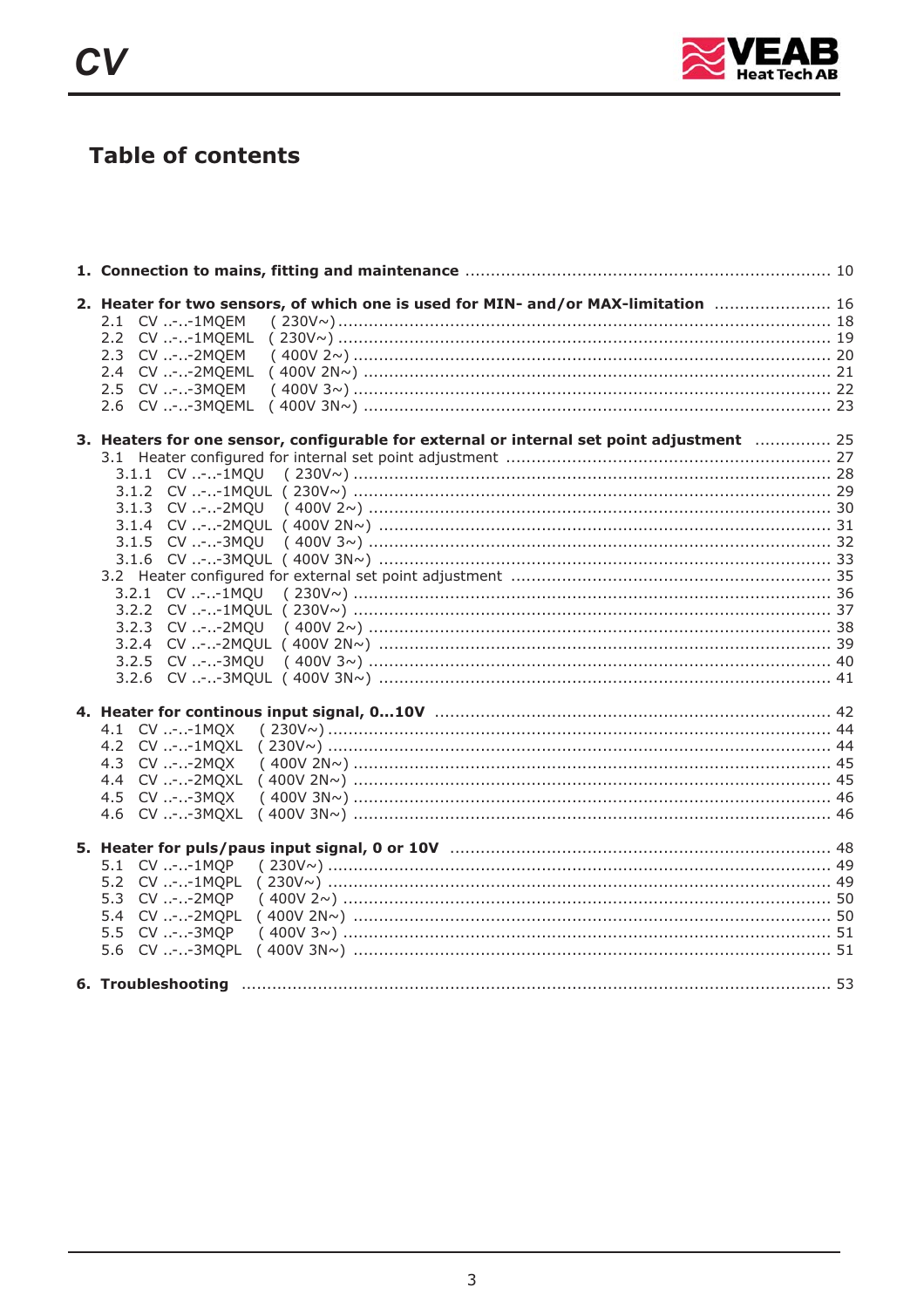

## **Connection to mains**

- 1. The duct heater is designed to operate on single phase, two phase or three phase alternating current. See further the wiring diagram for the particular heater and the electrical data on the rating plate, placed on the lid of the duct heater.
- 2. The duct heater must be connected to the mains supply with a fixed installed round cable. Appropriate cable glands must be used to retain the electrical protection class. The standard design is IP43. The IP55 design can be manufactured if required, in which case this is specified on the rating plate. The IP55 design is delivered with factory mounted cable glands.
- 3. The duct heater has a built in electronic airflow sensor that ensures that the heating elements will not actuate, unless there is an appropriate airflow through the duct heater. The inlet air must be filtered to reduce the risk of contamination of the airflow sensor .
- 4. An all phase switch must be included in the fixed installation.
- 5. The installation must be carried out by an authorized electrician.
- 6. The heater is S-marked, CE-marked, EMC-marked and designed in accordance with the following standards:
- SEMKO 111 FA 1982 / EN 60335-1 / EN 60335-2-30 / EN 61000-6-2 / EN 61000-6-3 / EN 61000-3-11. 7. The duct heater is equipped with two overheating cut-outs (of which one is manual reset), to prevent overheating when the airflow is too low or in case of a fault in the system.
- 8. A drawing must be attached inside the fuse box or on the wall of the service room. The drawing shows the rating of the duct heater and its location in the building, together with information about the measures to be taken if the overheating cut-outs is activated.
- 9. Since the sensor circuitry, for heaters type MQEM/MQEML and MQU/MQUL, is not galvanic separated from the power supply, care must be taken when sensors and set value adjuster are connected due to the mains voltage level.
- 10. This appliance is not intended for use by persons (including children) with reduced physical, sensory or mental capabilities, or lack of experience and knowledge, unless they have been given supervision or instruction concerning use of the appliance by a person responsible for their safety. Children should be supervised to ensure that they do not play with the appliance.

## **Fitting**

- 1. The heater is designed for insertion into standard spiral ducting and is fixed to the ducting with screws.
- 2. The air must flow through the heater in the direction indicated by the arrow on the side of the connection box.
- 3. The heater can be fitted in either horizontal or vertical ducting. The connection box can be freely placed facing upwards or sideways to a maximum angle of 90°. Fitting with the connection box facing downwards is **NOT** allowed.



- 4. The access opening to a room must be equipped with a fixed mesh or an intake air device which makes it impossible to touch the heating elements.
- 5. A warning sign must be attached close to the air outlet, stating that the air outlet must not be covered.
- 6. The distance from (to) the heater to (from) a duct bend, valve, filter, etc., Should correspond to at least twice the duct diameter. Otherwise there is a risk that the airflow through the heater will be uneven which can cause activation of the overheating cut-out.
- Example: CV 16 result in a distance of at least 320mm, CV 40 result in a distance of at least 800mm, etc. 7. The duct heater may be insulated in accordance with valid regulations for ventilation ducting. However, the insulation must be incombustible. The insulation must not cover the lid, since the rating plate must be visible and the lid must be removable. Furthermore, the insulation must not cover any heatsinks, nor the side of the connection box where the SCR's (Triac's) are mounted.
- 8. The duct heater must be accessable for replacement and inspection.
- 9. The distance from the heater metal casing to any wood or other combustible material must NOT be less than 30mm.
- 10. The maximum ambient temperature allowed is 30°C.
- 11. The maximum output air temperature allowed is 40<sup>o</sup>C.

## **Maintenance**

No maintenance is required, except for a periodic functional test.

## **Overheating**

If the overheating cut-out with manual reset has been activated, the following should be observed:

- 1. Only authorized electricians are allowed to remove the lid.
- 2. The mains supply voltage must be switched off.
- 3. Investigate carefully the reason for activation of the cut-out.
- 4. When the fault has been eliminated, the cut-out can be reset.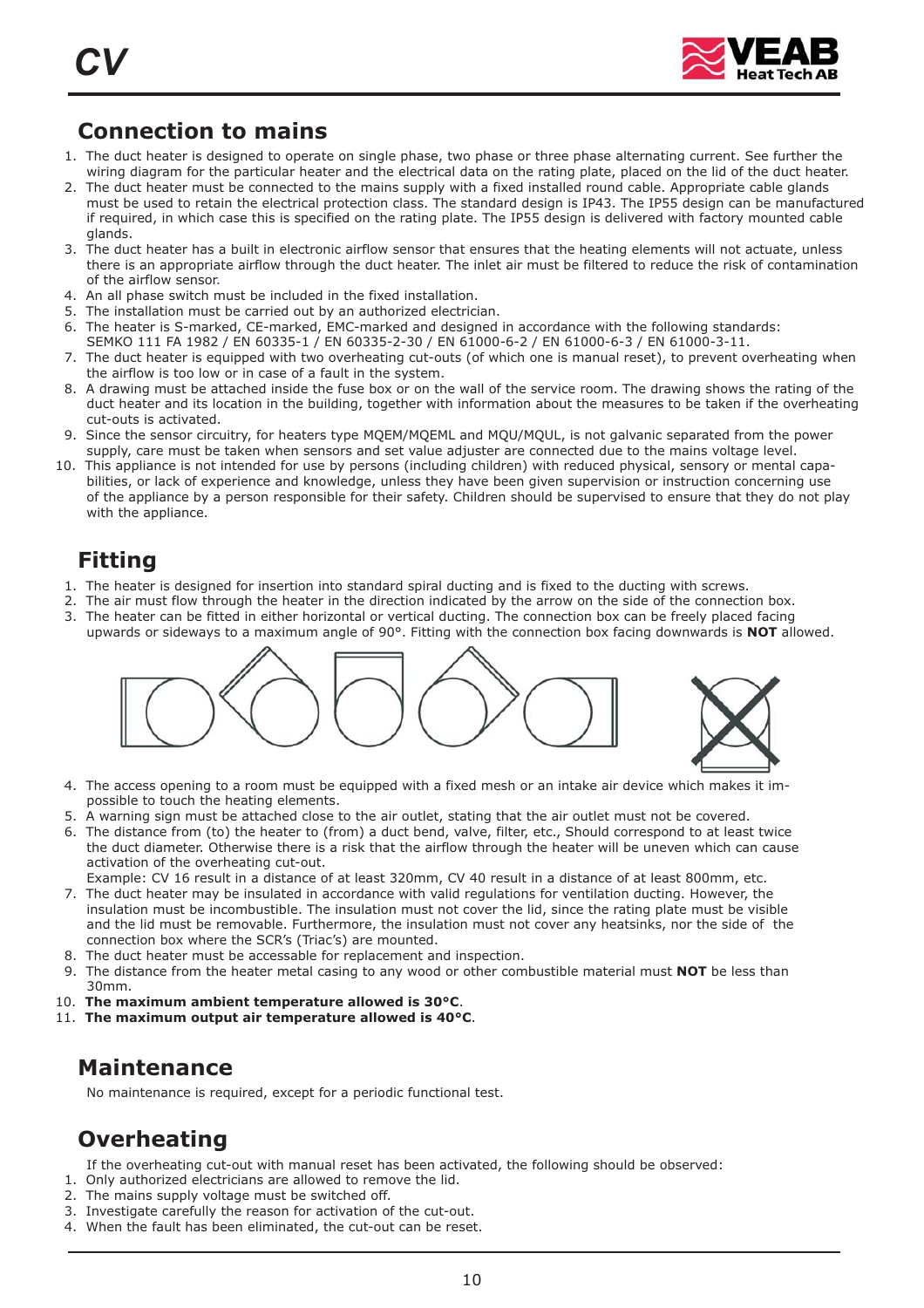

## **MQEM / MQEML**

#### **Kanalvärmare med inbyggd regulator för extern börvärdesinställning**

- Kanalvärmaren har inbyggd tyristorstyrning och luftflödesförregling.
- Till värmaren kopplas både huvudgivaren och givaren för MIN- och/eller MAX-funktionen.
- Värmaren har inbyggt manuellt återställbart överhettningsskydd vilket återställs på lockets utsida.

#### **Duct heater with built-in regulator for external set value adjustment**

- The duct heater has a built-in thyristor control and airflow interlock.
- Both the main sensor and the sensor for the minimun and/or maximum function are connected to the heater.
- The heater has a built in manual reset thermal protection with the reset button placed on the lid.

#### **Elektro-Heizregister mit eingebautem Regler für externe Sollwerteinstellung**

- ●Der Elektro-Heizregister hat eine eingebaute Thyristorsteuerung und Strömungsverriegelung .
- An das Heizgerät werden sowohl Hauptsensor als auch der Sensor für die MIN- und/oder MAX-Funktion angeschlossen.
- Der Heizregister besitzt einen eingebauten manuell rückstellbaren Überhitzungsschutz, der auf der Außenseite
- des Deckels zurückgestellt werden kann.

#### **Appareil de chauffage sur conduite, à régulateur intégré et réglage de valeur consigne**

- L'appareil de chauffage comporte une commande par thyristor et blocage de débit intégrés.
- Au réchauffeur sont connectés aussi bien le capteur principal gue le capteur pour la fonction MIN ou MAX.
- L'appareil est équipé d'origine d'un thermostat de surchauffe à réarmement manuel placé sur le couvercle.

#### **Kanaalverwarmer met ingebouwde temperatuurregeling t.b.v. externe setpoint instelling**

- De kanaalverwarmer is voorzien van een ingebouwde thyristor regelaar en flowregeling.
- Beide temperatuursensoren, hoofd- en MIN- en/of MAX-begrenzer, worden aangesloten op de kanaalverwarmer.
- De verwarmer is voorzien van een geïntegreerde oververhittingbeveiliging met handbediende reset welke bedient kan worden van de buitenzijde van de verwarmer.

#### **Kanavalämmitin, jossa on sisäänrakennettu säädin ulkoista asetusarvon säätämistä varten**

- Kanavalämmittimessä on sisäänrakennettu tyristoriohjaus ja virtaussäätö.
- ●Sekä pääanturi että ulkoinen anturi (MIN/MAX) liitetään lämmittimeen.
- Lämmittimessä on sisäänrakennettu, manuaalisesti palautettava ylikuumenemissuoja, joka voidaan kuitata kannen ulkoreunasta.

#### **Калорифер со встроенным регулятором внешней задающей установки**

- . Калорифер оснащен тиристорным устройством управления и блокировкой по расходу
- К калориферу подключается основной и ограничивающий датчики.
- солног<sub>раду</sub> соделащён втроенной защитой от перегрева с устройством ручного возврата её в исходное состояние<br>● Калорифер оснащён втроенной защитой от перегрева с устройством ручного возврата её в исходное состояние . на внешней стороне крышки



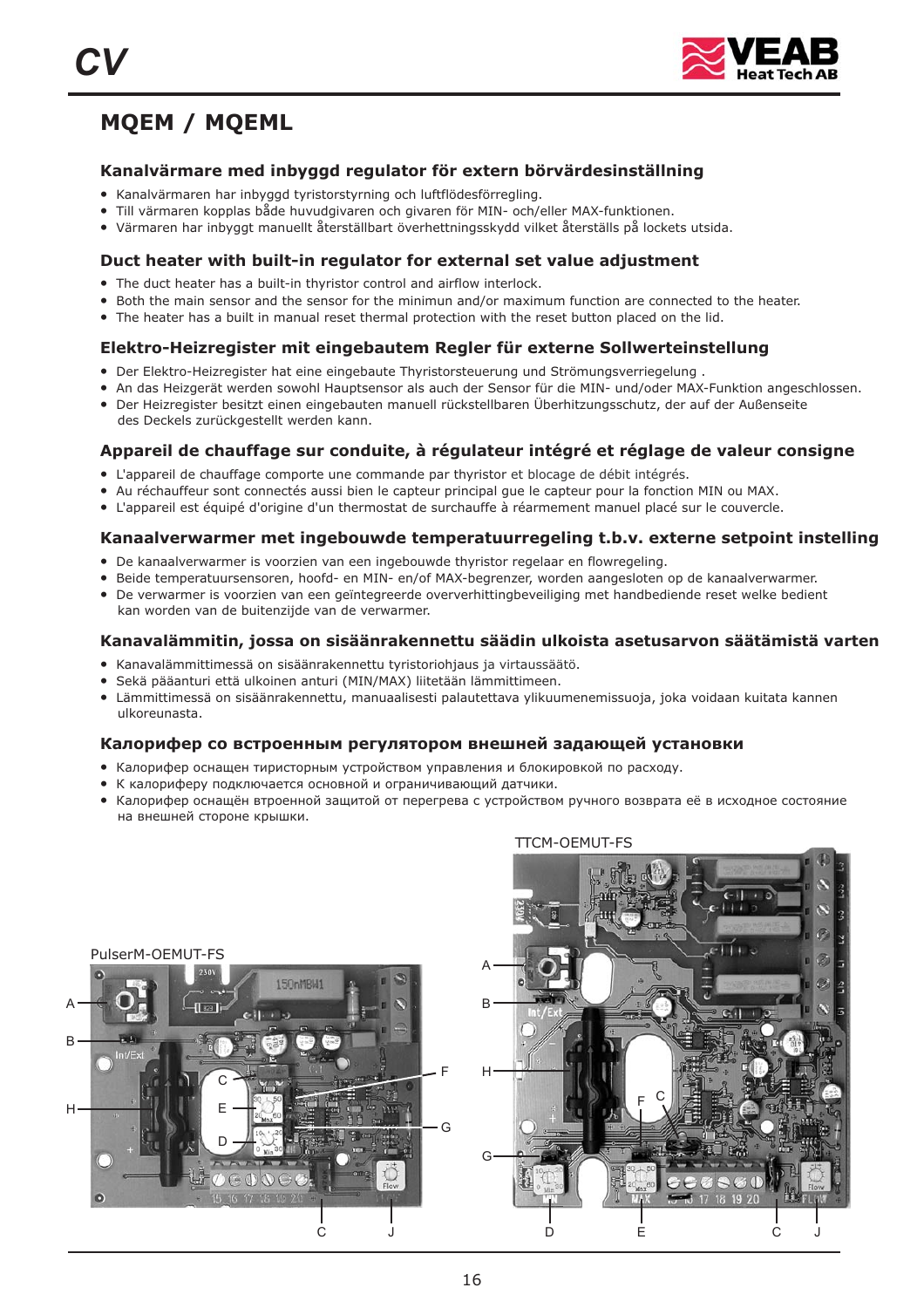## *CV*



#### **OBS !**

Kretskortet är spänningsförande när värmarens matningsspänning är ansluten.

- A = Intern börvärdespotentiometer. Används endast i värmare typ MQU/MQUL. B = Bygel (Int/Ext) skall vara SLUTEN.
- 
- 
- 
- 
- C = Trimpotentiometer justerad vid tillverkningen av regulatorn. Andra INTE inställningen!<br>D = Börvärdesinställning för MN-begränsning.<br>E = Börvärdesinställning för MAX-begränsning.<br>F = Bygel (MAX) skall vara SLUTEN om MAX
- H = Mätkammare för luftflöde.
- 
- J = Potentiometer för justering av flödesgränsen för förregling. En gul lysdiod (LED) indikerar att luftflödet är otillräckligt.
- En röd lysdiod (LED) vid 1- och 2-fas, eller två röda lysdioder (LED) vid 3-fas, indikerar att effekten styrs ut.



 $\overline{\mathbb{A}}$ 

#### **WARNING !**

#### The PCB is at mains voltage level when the heater is connected to mains.

- A = Internal set value potentiometer. Used in heaters type MQU/MQUL only. B = Jumper (Int/Ext) must be SHORTED.
- 
- C = Trim potentiometer set at manufactoring. Do NOT adjust!
- D = Set value adjustment for minimum temperature limitation. E = Set value adjustment for maximum temperature limitation.
- 
- F = Jumper (MAX) must be SHORTED to activate maximum temperature limitation function. OPEN jumper deactivates the function.<br>G = Jumper (MIN) must be SHORTED to activate minimum temperature limitation function. OPEN jumper
- 
- 
- A red LED, at 1 and 2 phase supply, or two red LEDs, at 3 phase supply, indicates that the heating elements are activated.



#### **HINWEIS !**

#### Die Leiterplatte steht unter Spannung, sobald das Heizgerät eingeschaltet ist.

- A = Internes Sollwertpotentiometer. Nur mit Heizregisters vom Typ MQU/MQUL verwendet.
- 
- B = Der Bügel (Int/Ext) muss GESCHLOSSEN sein. C = Das Einstellpotentiometer wurde bei der Herstellung des Reglers eingestellt. Einstellung NICHT ändern!
- D = Sollwertpotentiometer für die MIN-Begrenzungsfunktion. E = Sollwertpotentiometer für die MAX-Begrenzungsfunktion.
- 
- F = Der Bügel (MAX) muss GESCHLOSSEN sein, wenn die MAX-Begrenzungsfunktion aktiv ist. Und OFFEN, wenn NICHT aktiv ist.<br>G = Der Bügel (MIN) muss GESCHLOSSEN sein, wenn die MIN-Begrenzungsfunktion aktiv ist. Und OFFEN, wenn
- H = Messkammer für Luftstrom.
- J = Anpassungpotentiometer für die Verriegelung Schwellewert.
- 
- Ein gelbe Leuchtdiode (LED) zeigt an, dass der Luftstrom unzureichend ist.<br>Eine rote Leuchtdiode (LED) bei 1- und 2 Phasen bzw. zwei rote Leuchtdioden (LED) bei 3-Phasen zeigen an, dass die Leistung nach aussen abgegeben w



#### **REMARQUE !**

- La carte à circuit imprimé est conductrice de tension quand l'appareil de chauffage est sous tension.
- A = Potentiomètre interne de réglage de consigne. Est uniquement utilisé dans les appareils de chauffage de type MQU/MQUL.<br>B = Cavalier, (Int/Ext), doit être en circuit FERMÉ.
- 
- C = Le réglage du potentiomètre d'ajustement est effectué lors de la fabrication du régulateur. Ne PAS changer le réglage!<br>D = Potentiomètre des valeurs prescrites pour fonction de limitation MINIMALE.
- 
- 
- E = Potentiomètre des valeurs prescrites pour fonction de limitation MAXIMALE.<br>F = Cavalier, (MAX), doit être en circuit FERMÉ si la fonction de limitation MAXIMALE est active et en circuit OUVERT si la fonction n'est pas
- 
- 
- Une diode électroluminescente (DEL) rouge en mono- et biphasé, ou deux diodes électroluminescentes (DEL) rouges en triphasé, indiquent que l'effet est dirigé vers l'extérieur.



#### **WAARSCHUWING !**

#### De printplaat staat onder spanning, zodra de voedingsspanning aangesloten is.

- A = Instelpotentiometer voor de richtwaarde. Wordt alleen toegepast in verwarmingen van het type MQU/MQUL.
- B = Jumper (Int/Ext) moet KORTGESLOTEN zijn.
- C = Trimpotentiometer is af fabriek ingesteld. NIET verstellen! D = Setpoint voor MIN-begrenzing.
- 
- 
- E = Setpoint voor MAX-begrenzing. F = Jumper (MAX) moet KORTGESLOTEN zijn, om de functie voor MAX-begrenzing te activeren. OPEN jumper deactiveert deze functie.
- G = Jumper (MIN) moet KORTGESLOTEN zijn, om de functie voor MIN-begrenzing te activeren. OPEN jumper deactiveert deze functie.
- 
- H = Meetkamer voor luchtflow.<br>J = Potentiometer voor afstellen van de flowlimiet voor de veiligheidsschakelaar.
- Een geel licht emitterende diode (LED) geeft aan dat de luchtstroom ontoereikend is.<br>Een rood licht emitterende diode (LED) bij 1-fase en 2-fase wisselstroom of twee rood licht emitterende diodes (LED's) bij 3-fase wissels



#### **HUOM !**

- Piirikortti on jännitteinen, kun lämmittimen syöttöjännite on kytkettynä.
- A = S isäinen asetusarvopotentiometri. Käytetään vain lämmitintyypissä MQU/MQUL.
- 
- B = Lenkin (Int/Ext) on oltava KIINNI. C = Trimmeripotentiometrin asetukset on määritelty säätimen valmistuksen yhteydessä. ÄLÄ muuta asetuksia!
- D = Asetusarvon säädin MIN-rajoitukselle. E = Asetusarvon säädin MAX-rajoitukselle.
- 
- F = Lenkin (MAX) tulee olla KIINNI, kun MAX-rajoitusta aktivoidaan. Mikäli lenkki on AUKI, toiminto passivoituu. G = Lenkin (MIN) tulee olla KIINNI, kun MIN-rajoitusta aktivoidaan. Mikäli lenkki on AUKI, toiminto passivoituu.<br>H = Ilmavirran mittaussäiliö.
- 
- 
- 

J = Potentiometri lukituksen virtausrajan säätöä varten.<br>Keltainen valodiodi (LED-valo) osoittaa, että ilmavirta on riittämätön.<br>Punainen valodiodi (LED-valo) 1- ja 2-vaiheessa osoittaa, tai kaksi punaista valodiodia (LED-



**ВНИМАНИЕ !**

#### Контурная карта является проводником, когда на калорифер подается напряжение.

- A = Внутренний потенциометр настройки задаваемых параметров. Используется только в калориферах типа MQU/MQUL.<br>B = Скоба (Int/Ext) должна быть ЗАКРЫТА.
- 
- 
- 
- 
- С = Потенциометр точной настройки отрегулирован при изготовлении регулятора. НЕ МЕНЯИТЕ установку!<br>D = Потенциометр задающей функции ограничения MIN.<br>Е = Потенциометр задающей функции ограничения MAX.<br>E = Скоба (MAX) долж
- H = Камера для измерения расхода воздуха.
- 
- 
- J = Потенциометр для настройки граничной величины для блокировки по расходу.<br>Жёлтый светодиод (LED) указывает на недостаточную подачу воздуха.<br>Красный светодиод (LED) при 1-ой и 2-х фазах или два красных светодиода (LED)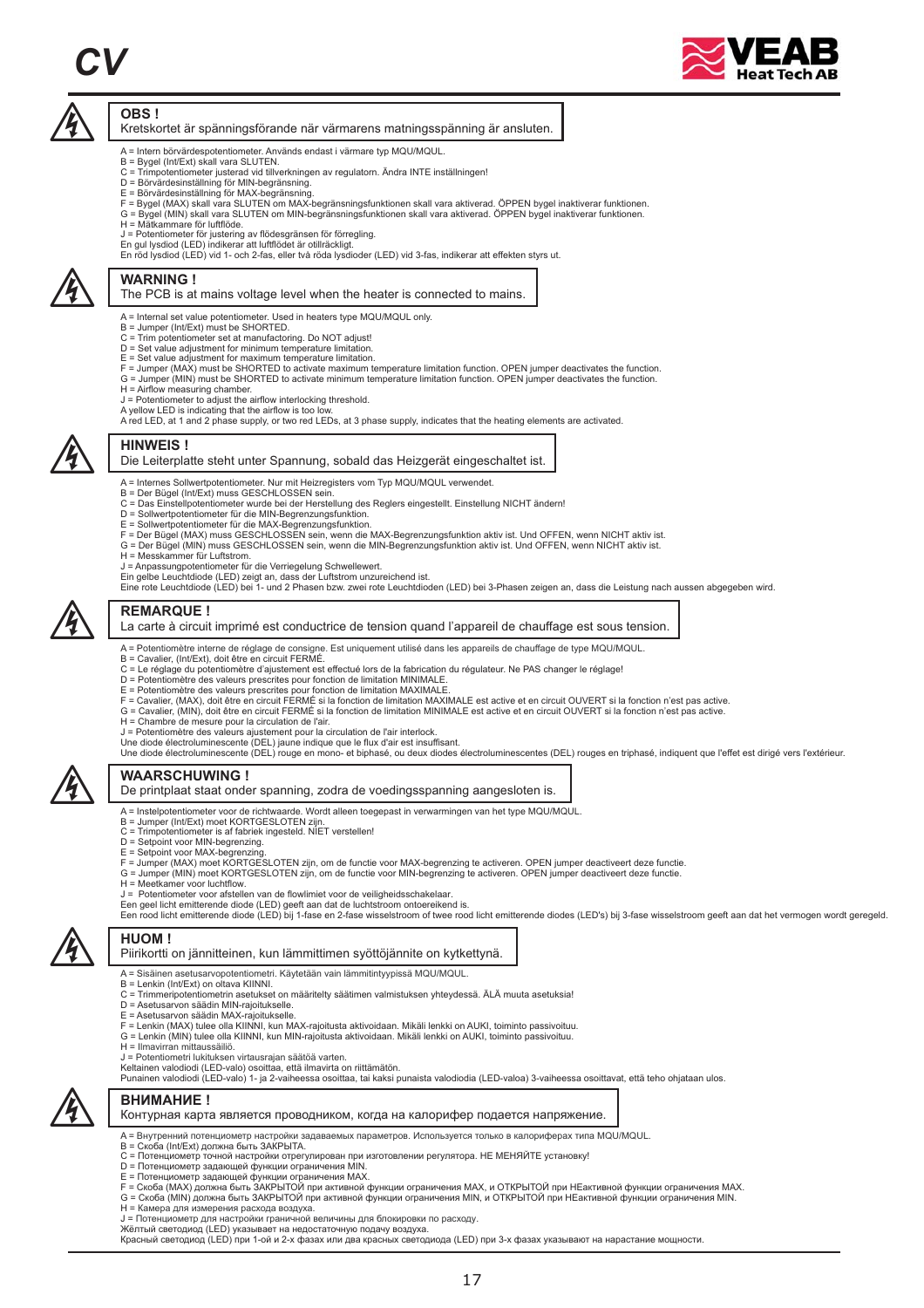

**CV ..-..-1MQEM** ( 230V~ )



- SE F = Allpolig brytare, J = Extern huvudgivare, K = Börvärdesinställning, K/J = Kombinerad rumsgivare och börvärdesinställning, M = Extern givare för MIN/MAX.
- $(GB)$  F = All phase breaker, J = External main sensor, K = Set value adjuster, K/J = Combined room sensor and set value adjuster, M = External sensor for MIN/MAX.
- DE F = Trennschalter, J = Externer Hauptfühler, K = Sollwerteinstellung, K/J = Kombinierter Raumfühler und Sollwerteinsteller, M = Externer Fühler für MIN/MAX.
- FR F = Interrupteur multipolaire, J = Capteur principal externe, K = Réglage de valeur consigne, K/J = Capteur de local et réglage de valeur consigne combinés, M = Capteur externe pour MIN/MAX.
- NL) F = Werkschakelaar, J = Externe sensor, K = Normwaardepotentiometer, K/J = Gecombineerde normwaardeinteller en kamersensor,<br>M = Externe sensor t.b.v. MIN/MAX.
- FI F = Pääkytkin, J = Ulkoinen pääanturi, K = Asetusarvon säädin, K/J = Yhdistetty huoneanturi ja asetusarvon säädin. M = Ulkoinen anturi (MIN/MAX).
- RU . M = Внешний датчик ограничения МИН и МАКС F = Общий вылючатель, J = Внешний датчик, K = Задатчик номинального значения, K/J = Комбинированный комнатный датчик и задатчик номинального значения,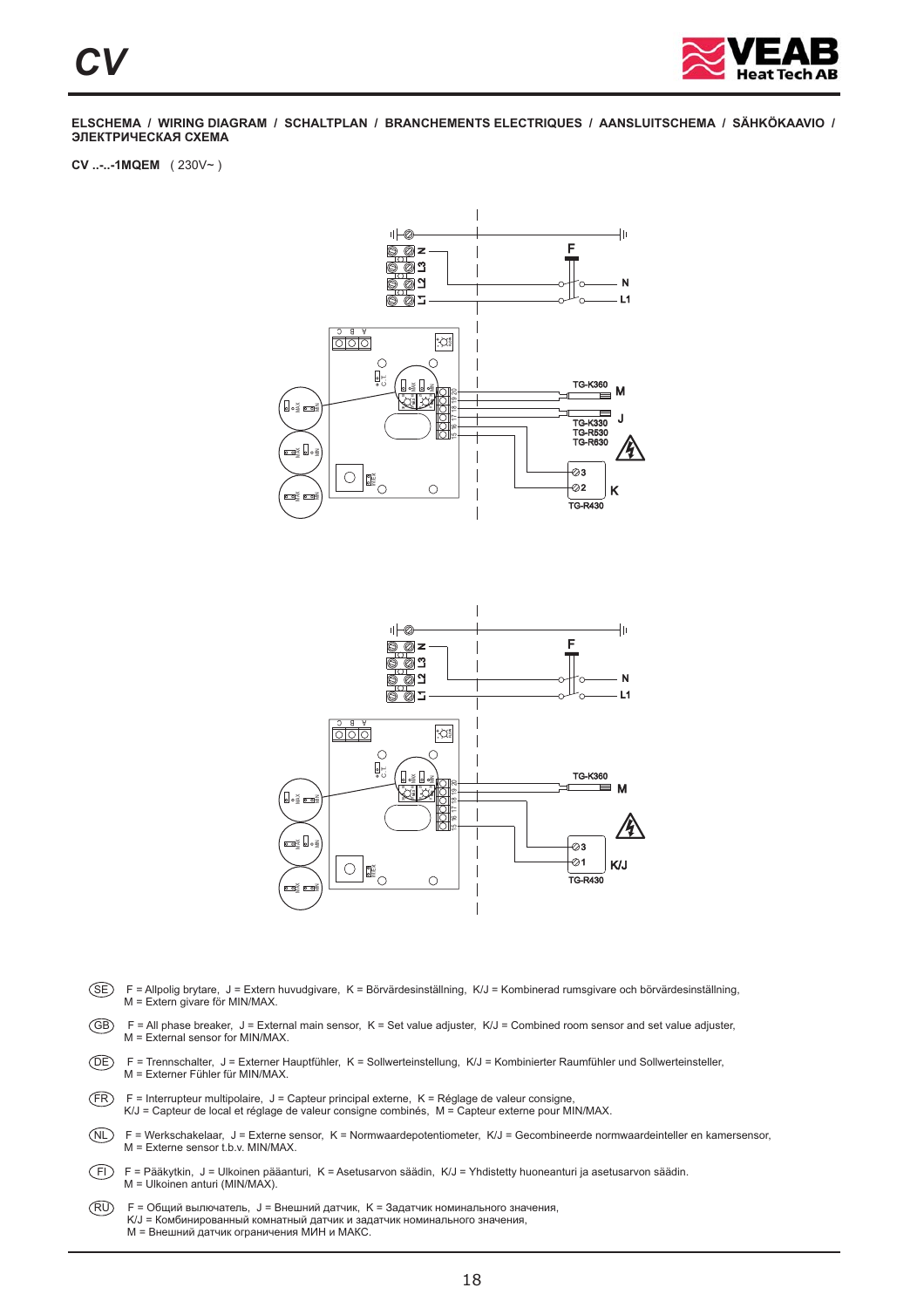

**CV ..-..-1MQEML** ( 230V~ )



- SE NO = Potentialfri larmkontakt, normalt öppen, NC = Potentialfri larmkontakt, normalt sluten.
- GB NO = Potential-free alarm contact, normally open, NC = Potential-free alarm contact, normally closed.
- DE NO = Nulleiteranschluss, normalerweise offen, NC = Nulleiteranschluss, normalerweise geschlossen.
- FR NO = Contact d'alarme inter, normalement ouvert, NC = Contact d'alarme inter, normalement fermé.
- NL NO = Potentiaalvrij contact, normaal geopend, NC = Potentiaalvrij contact, normaal gesloten.
- FI NO = Jännitteetön hälytyskosketin, aukeaa manuaalisen ylikuumenemissuojan laukeamisesta tai jännitteen putoamisesta,
	- NC = Jännitteetön hälytyskosketin, sulkeutuu manuaalisen ylikuumenemissuojan laukeamisesta tai jännitteen putoamisesta.
-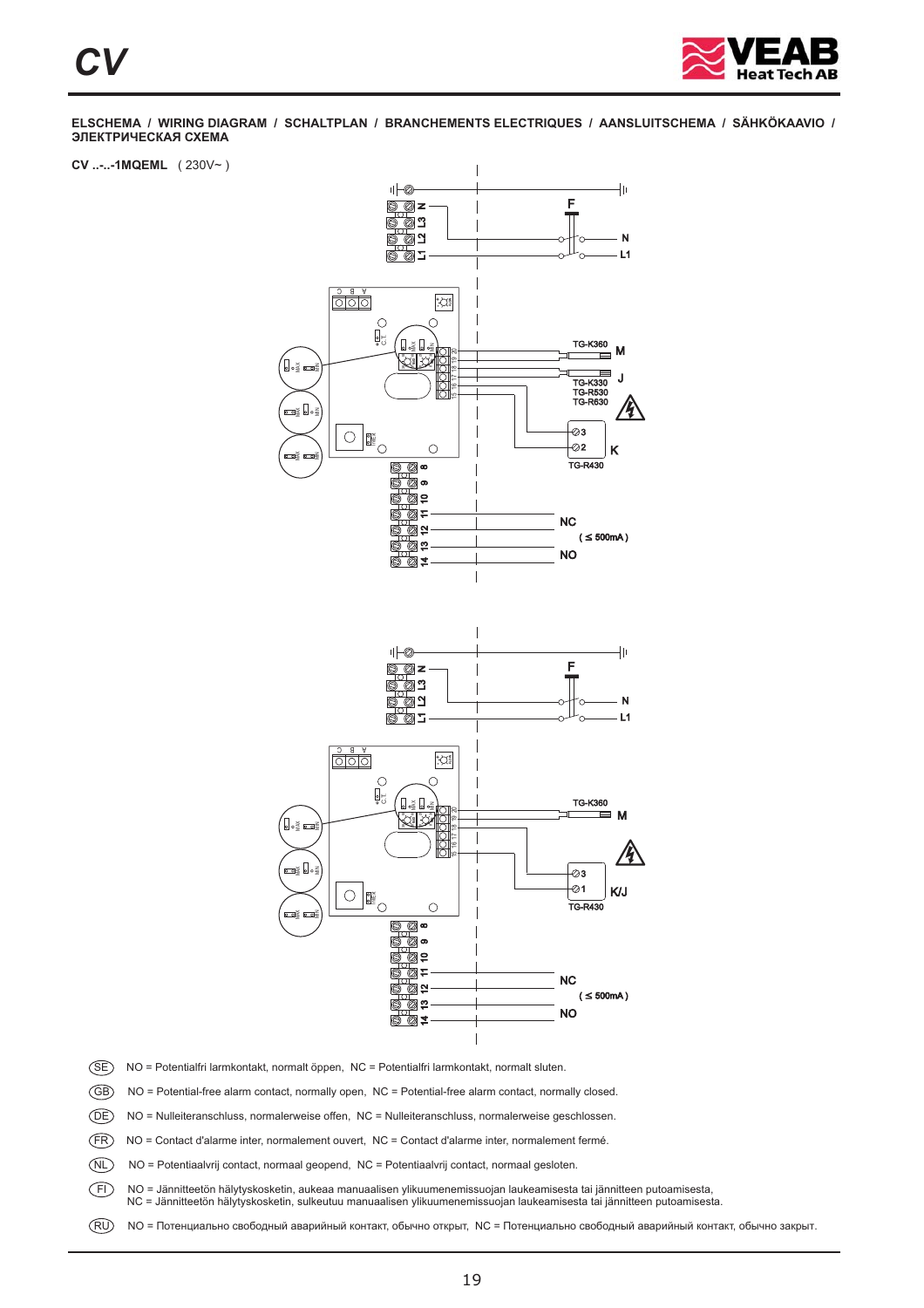

**CV ..-..-2MQEM** ( 400V 2~ )



- SE F = Allpolig brytare, J = Extern huvudgivare, K = Börvärdesinställning, K/J = Kombinerad rumsgivare och börvärdesinställning, M = Extern givare för MIN/MAX.
- $(GB)$  F = All phase breaker, J = External main sensor, K = Set value adjuster, K/J = Combined room sensor and set value adjuster, M = External sensor for MIN/MAX.
- DE F = Trennschalter, J = Externer Hauptfühler, K = Sollwerteinstellung, K/J = Kombinierter Raumfühler und Sollwerteinsteller, M = Externer Fühler für MIN/MAX.
- FR F = Interrupteur multipolaire, J = Capteur principal externe, K = Réglage de valeur consigne, K/J = Capteur de local et réglage de valeur consigne combinés, M = Capteur externe pour MIN/MAX.
- NL) F = Werkschakelaar, J = Externe sensor, K = Normwaardepotentiometer, K/J = Gecombineerde normwaardeinteller en kamersensor,<br>M = Externe sensor t.b.v. MIN/MAX.
- FI F = Pääkytkin, J = Ulkoinen pääanturi, K = Asetusarvon säädin, K/J = Yhdistetty huoneanturi ja asetusarvon säädin. M = Ulkoinen anturi (MIN/MAX).
- RU . M = Внешний датчик ограничения МИН и МАКС F = Общий вылючатель, J = Внешний датчик, K = Задатчик номинального значения, K/J = Комбинированный комнатный датчик и задатчик номинального значения,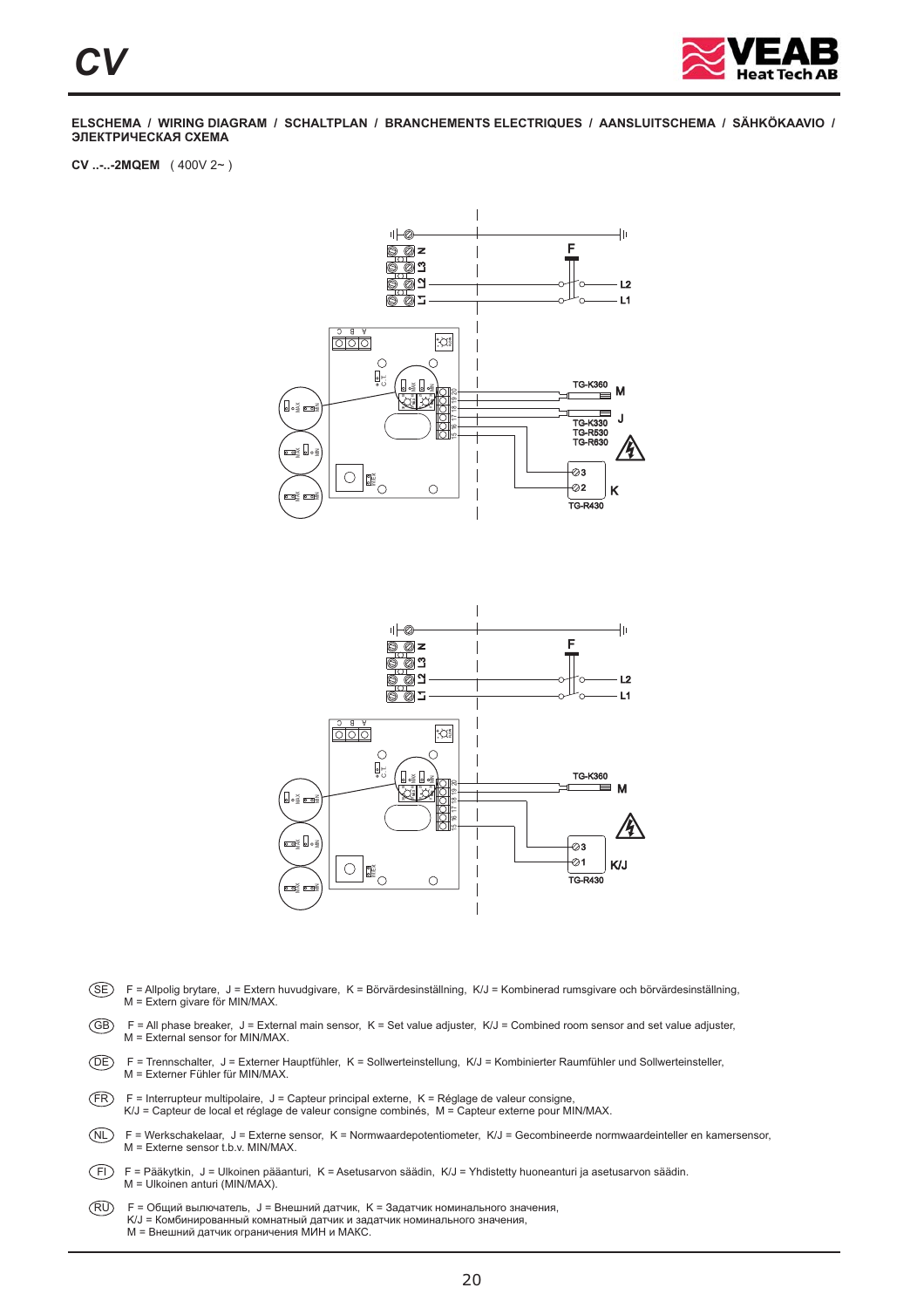

**CV ..-..-2MQEML** ( 400V 2N~ )



- SE NO = Potentialfri larmkontakt, normalt öppen, NC = Potentialfri larmkontakt, normalt sluten.
- GB NO = Potential-free alarm contact, normally open, NC = Potential-free alarm contact, normally closed.
- DE NO = Nulleiteranschluss, normalerweise offen, NC = Nulleiteranschluss, normalerweise geschlossen.
- FR NO = Contact d'alarme inter, normalement ouvert, NC = Contact d'alarme inter, normalement fermé.
- NL NO = Potentiaalvrij contact, normaal geopend, NC = Potentiaalvrij contact, normaal gesloten.
- FI NO = Jännitteetön hälytyskosketin, aukeaa manuaalisen ylikuumenemissuojan laukeamisesta tai jännitteen putoamisesta,
	- NC = Jännitteetön hälytyskosketin, sulkeutuu manuaalisen ylikuumenemissuojan laukeamisesta tai jännitteen putoamisesta.
-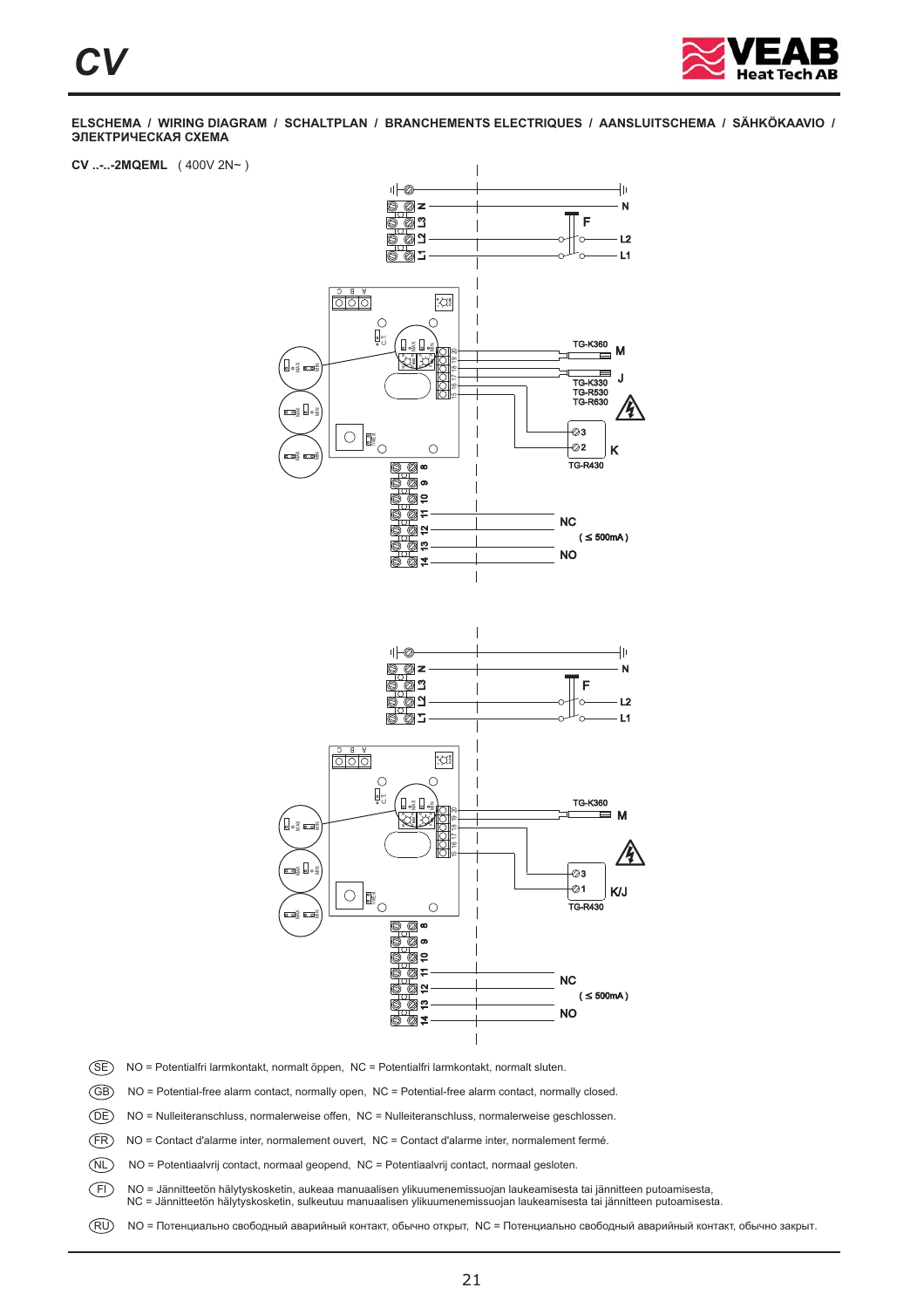

#### **CV ..-..-3MQEM** ( 400V 3~ )



- SE F = Allpolig brytare, J = Extern huvudgivare, K = Börvärdesinställning, K/J = Kombinerad rumsgivare och börvärdesinställning, M = Extern givare för MIN/MAX.
- $(GB)$  F = All phase breaker, J = External main sensor, K = Set value adjuster, K/J = Combined room sensor and set value adjuster, M = External sensor for MIN/MAX.
- DE F = Trennschalter, J = Externer Hauptfühler, K = Sollwerteinstellung, K/J = Kombinierter Raumfühler und Sollwerteinsteller, M = Externer Fühler für MIN/MAX.
- FR F = Interrupteur multipolaire, J = Capteur principal externe, K = Réglage de valeur consigne, K/J = Capteur de local et réglage de valeur consigne combinés, M = Capteur externe pour MIN/MAX.
- NL) F = Werkschakelaar, J = Externe sensor, K = Normwaardepotentiometer, K/J = Gecombineerde normwaardeinteller en kamersensor,<br>M = Externe sensor t.b.v. MIN/MAX.
- FI F = Pääkytkin, J = Ulkoinen pääanturi, K = Asetusarvon säädin, K/J = Yhdistetty huoneanturi ja asetusarvon säädin. M = Ulkoinen anturi (MIN/MAX).
- RU . M = Внешний датчик ограничения МИН и МАКС F = Общий вылючатель, J = Внешний датчик, K = Задатчик номинального значения, K/J = Комбинированный комнатный датчик и задатчик номинального значения,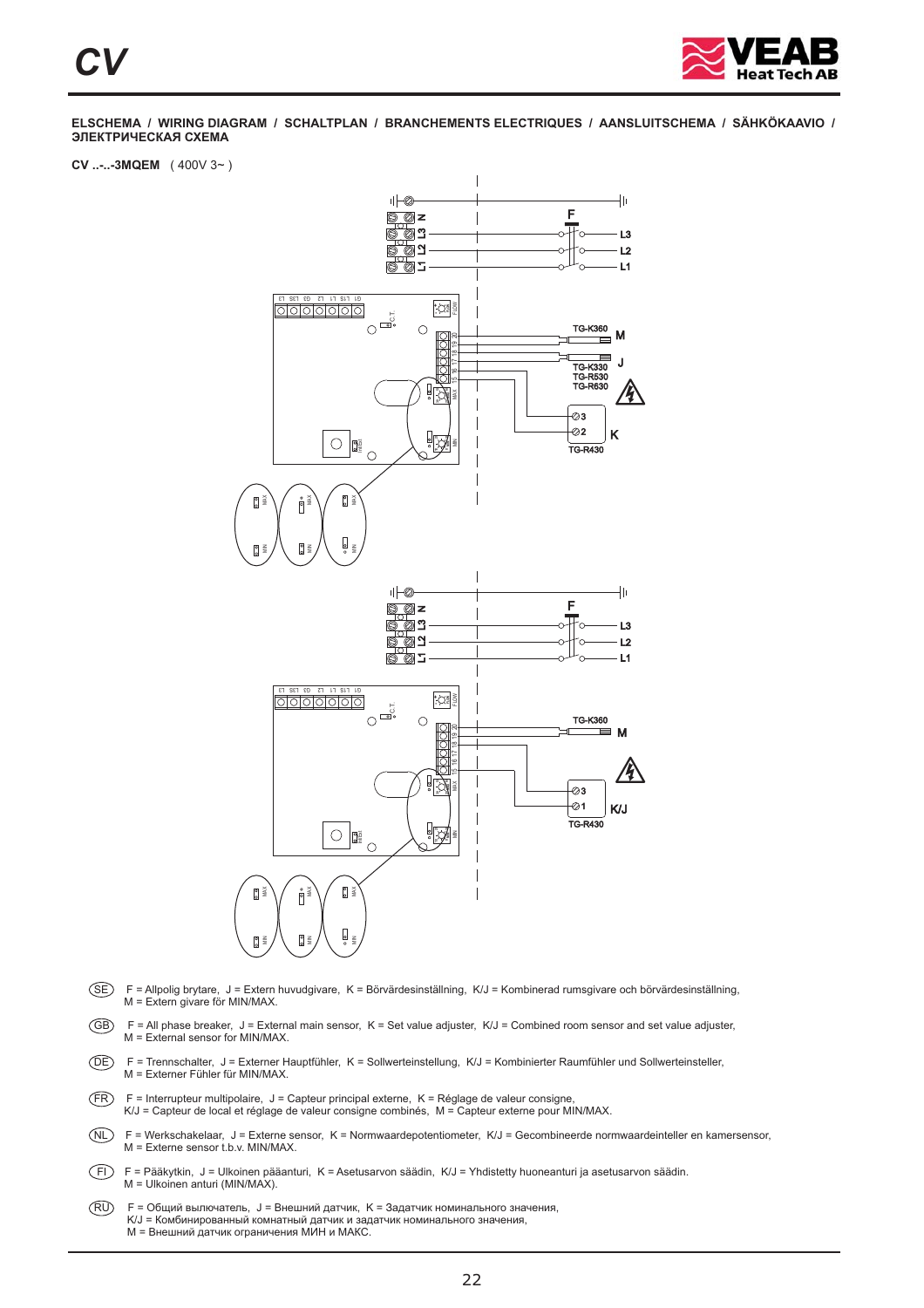

#### **CV ..-..-3MQEML** ( 400V 3N~ )



- SE NO = Potentialfri larmkontakt, normalt öppen, NC = Potentialfri larmkontakt, normalt sluten.
- GB NO = Potential-free alarm contact, normally open, NC = Potential-free alarm contact, normally closed.
- DE NO = Nulleiteranschluss, normalerweise offen, NC = Nulleiteranschluss, normalerweise geschlossen.
- FR NO = Contact d'alarme inter, normalement ouvert, NC = Contact d'alarme inter, normalement fermé.
- NL NO = Potentiaalvrij contact, normaal geopend, NC = Potentiaalvrij contact, normaal gesloten.
- FI NO = Jännitteetön hälytyskosketin, aukeaa manuaalisen ylikuumenemissuojan laukeamisesta tai jännitteen putoamisesta,
- NC = Jännitteetön hälytyskosketin, sulkeutuu manuaalisen ylikuumenemissuojan laukeamisesta tai jännitteen putoamisesta.
-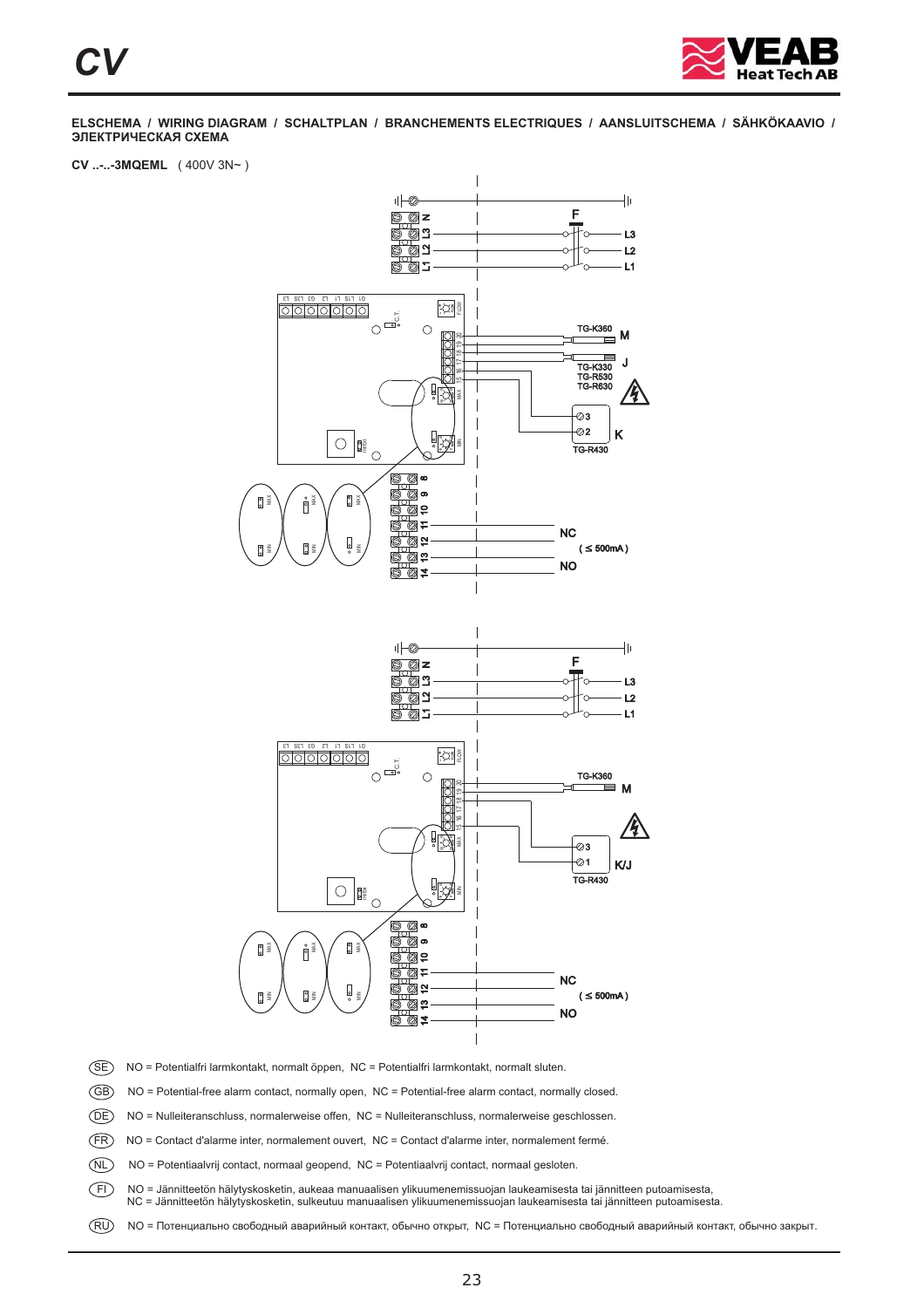

## **MQU / MQUL**

#### **Kanalvärmare med inbyggd regulator**

- Kanalvärmaren har inbyggd tyristorstyrning och kan konfigureras för antingen intern eller extern börvärdesinställning. Om intern börvärdesinställning skall tillämpas skall bygeln, märkt "Int/Ext" på kretskortet, vara öppen och börvärdesinställningen göres åtkomlig genom att skyddsdekalen avlägsnas från värmarens lock, som visas på sidan 23. Om extern börvärdesinställning skall tillämpas skall bygeln, märkt "Int/Ext" på kretskortet, vara sluten och bygeln, mellan plint 15 och 16, avlägsnas. Skyddsdekalen på locket appliceras över skalan som visas på sidan 30. Ratten på den interna börvärdespotentiometern kan avlägsnas då den inte används när extern börvärdesinställning tillämpas.
- Extern kanal- eller rumsgivare ansluts direkt till värmarens kopplingsplint.
- Värmaren har inbyggt manuellt återställbart överhettningsskydd vilket återställs på lockets utsida.

#### **Duct heater with built-in regulator**

- The duct heater has a built-in thyristor control and can be cofigured for either internal or external setpoint setting. If internal setpoint setting is to be applied, the jumper marked "Int/Ext" on the PCB must be open and the setpoint setting is made accessible by removing the protective transfer from the heater lid, as shown on page 23. If external setpoint setting is to be applied, the jumper marked "Int/Ext" on the PCB must be closed and the link between terminals 15 and 16 must be removed. The protective transfer on thelid is applied to cover the scale, as shown on page 30. The wheel on the internal setpoint potentiometer may be removed as it is not used when external setpoint setting is applied.
- seepont setting is applicat.<br>● The external duct sensor, or room sensor, is meant to be connected directly to the heater terminals.
- The heater has a built in manual reset thermal protection with the reset button placed on the lid.

#### **Elektro-Heizregister mit eingebautem Regler**

- Der Elektro-Heizregister hat eine eingebaute Thyristorsteuerung und kann entweder für interne oder externe Sollwerteinstellung konfiguriert werden. Bei interner Sollwerteinstellung muss der Bügel mit der Kennzeichnung "Int/Ext" auf der Leiterplatte offen sein, so dass die Sollwerteinstellung zugänglich wird, wenn man den Schutzaufkleber von der Abdeckung des Hezgerätes entfernt (siehe S. 23). Soll mit externer Sollwerteinstellung gearbeitet werden, muss der Bügel mit der Kennzeichnung "Int/Ext" auf der Leiterplatte geschlossen sein und der Bügel zwischen Klemme 15 und 16 entfernt werden. Der Schutzaufkleber auf der Abdeckung wird über der Skala angebracht, die auf Seite 30 zu sehen ist. Der Drehknopf am internen Sollwertpotentiometer kann entfernt werden, weil er nicht benutzt wird, wenn mit externer Sollwerteinstellung gearbeitet wird.
- Ein externer Sommercembeenung geurbeitet mit der Anschlussklemme des Heizgerätes verbunden.
- Der Heizregister besitzt einen eingebauten manuell rückstellbaren Überhitzungsschutz, der auf der Außenseite des Deckels zurückgestellt werden kann.

#### **Appareil de chauffage sur conduite, à régulateur intégré**

- L'appareil est commandé par thyristor et peut être configuré pour le réglage interne ou externe de la consigne. Si on opte pour le réglage interne de la consigne, le cavalier marqué «Int/Ext» de la carte électronique doit être ouvert et l'autocollant sur le couvercle de l'appareil enlevé pour permettre le réglage (voir page 23). Si on opte pour le réglage externe de la consigne, le cavalier marqué «Int/Ext» de la carte électronique doit être fermé et le cavalier entre les réglettes 15 et 16 enlevé. Apposerl'autocollant de protection sur le cadran du couvercle (voir page 30). Dans ce mode de réglage, on peut enlever le volant du potentiomètre de réglage interne de la consigne.
- Un capteur externe sur conduite ou d'ambiance se branche directement sur la réglette de l'appareil.
- L'appareil est équipé d'origine d'un thermostat de surchauffe à réarmement manuel placé sur le couvercle.

#### **Kanaalverwarmer met ingebouwde temperatuurregeling**

- De kanaalverwarmer is voorzien van een ingebouwde thyristor regelaar en kan zodanig ingesteld worde dat er met een interne of externe setpoint verandering gewerkt kan worden. Indien interne setpoint aanpassing gewenst is dient de jumper, gemarkeerd met "Int/Ext", op de printplaat geopend te worden. De setpoint instelling dient toegankelijk gemaakt te worden door de sticker op het deksel van de aansluitkast te verwijderen. (zie pag. 23) Indien externe setpoint aanpassing gewenst is dient de jumper, gemarkeerd met "Int/Ext", op de printplaat gesloten te worden en de lus tussen aansluitklem 15 en 16 dient verwijderd te worden. De setpoint instelling op de deksel van de aansluitkast dient dichtgeplakt te worden middels de aanwezige sticker. (zie pag. 30) Het wieltje van de interne setpoint instelling kan verwijderd worden daar deze instelling niet meer mogelijk is.
- ●Sluit de externe ruimte- of kanaalvoeler direct aan op de printplaat in de aansluitkast van de kanaalverwarmer.
- De verwarmer is voorzien van een geïntegreerde oververhittingbeveiliging met handbediende reset welke bedient kan worden van de buitenzijde van de verwarmer.

#### **Kanavalämmitin, jossa on sisäänrakennettu säädin**

- Kanavalämmittimessä on sisäänrakennettu tyristoriohjaus ja siinä voidaan soveltaa joko sisäistä tai ulkoista asetusarvon säädintä. Mikäli sovelletaan sisäistä asetusarvon säädintä, on lenkin (merkitty piirikorttiin "Int/Ext") oltava auki ja asetusarvon säätäminen mahdollistetaan poistamalla suojatarra lämmittimen kannesta, kuten sivun 23 ohjeistus havainnollistaa. Mikäli sovelletaan ulkoista asetusarvon säädintä, on lenkin (merkitty piirikorttiin "Int/Ext") oltava kiinni ja kytkentärimojen 15 ja 16 välissä oleva lenkki on poistettava. Suojatarra kiinnitetään kannessa olevan asteikon päälle sivun 30 osoittamalla tavalla. Sisäisen asetusarvopotentiometrin nuppi voidaan poistaa käyttämättömänä, kun sovelletaan ulkoisesti säädettävää asetusarvoa.
- Ulkoinen kanava- tai huoneanturi liitetään suoraan lämmittimen kytkentärimaan.
- Lämmittimessä on sisäänrakennettu, manuaalisesti palautettava ylikuumenemissuoja, joka voidaan kuitata kannen ulkoreunasta.

#### **Канальный нагреватель со встроенным регулятором**

- Канальный нагреватель оснащен встроенным тиристорным управлением и может конфигурироваться как для внутреннего, так и для внешнего . потенциометра может быть снята так как она не используется при использовании внешнего заданного значения заданного значения. При использовании внутреннего заданного значения, собу с обозначением "Int/Ext" (Внутр./Внешн.) на контурной карте следует открыть, тогда доступ для установки заданного значения остается открытым если снять защитную наклейку с крышки нагревателя, как это показано на стр. 23. При использовании внешнего заданного значения, собу с обозначением "Int/Ext" (Внутр./Внешн.) на контурной карте следует закрыть, а скобу между шинами 15 и 16 - снять. Защитная наклейка на крышке должна быть наклеена на шкале, как это показано на стр. 30. Ручка внутреннего
- потондношегра шолог ость опитатальный датчик темполосутить подключается непосредственно к соединительной шине нагревателя.<br>● Внешний канальный или комнатный датчик температуры подключается непосредственно к соединитель
- впошли половидам на поливитель до них основую, распедало востоянное ределение и соодими вполняетельной защитой от перегрева с устройством ручного возврата её в исходное состояние . на внешней стороне крышки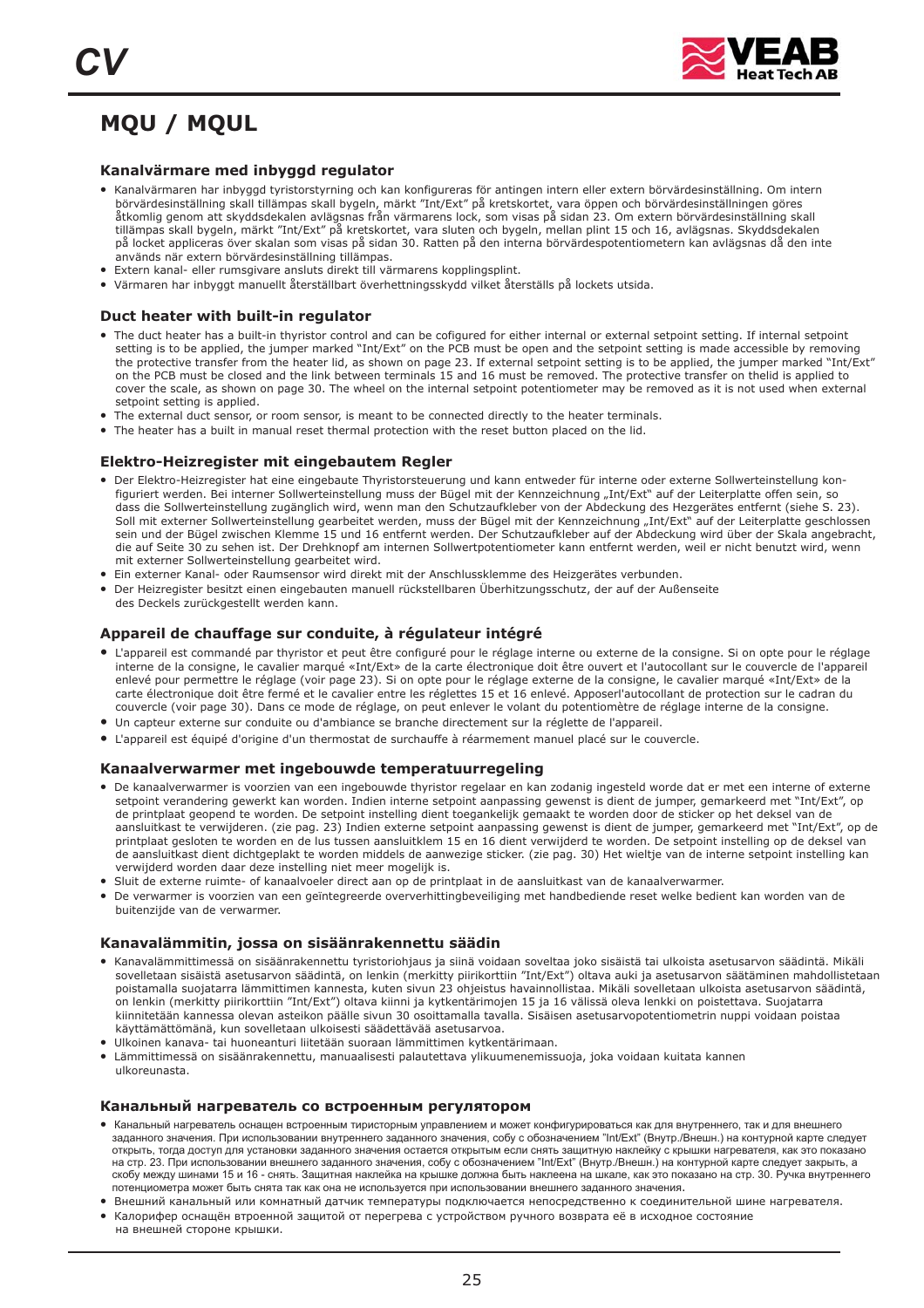#### TTC-OEMUT-FS

Pulser-OEMUT-FS







#### **OBS !**

- Kretskortet är spänningsförande när värmarens matningsspänning är ansluten.
- - A = Intern börvärdespotentiometer.<br>B = Bygel (Int/Ext) skall vara ÖPPEN när intern börvärdespotentiometer används och SLUTEN när extern börvärdespotentiometer används.<br>C = Trimpotentiometer justerad vid tillverkningen av r
- 
- 
- J = Potentiometer för justering av flödesgränsen för förregling.<br>En gul lysdiod (LED) indikerar att luftflödet är otillräckligt. En röd lysdiod (LED) vid 1- och 2-fas, eller två röda lysdioder (LED) vid 3-fas, indikerar at



### **WARNING !**

#### The PCB is at mains voltage level when the heater is connected to mains.

- A = Internal set value potentiometer.
- B = Jumper (Int/Ext) must be left OPEN when the internal set value potentiometer is used and left SHORTED when an external set value potentiometer is used.<br>C = Trim potentiometer set at manufactoring. Do NOT adjust!
- 
- H = Airflow measuring chamber.
- 
- J = Potentiometer to adjust the airflow interlocking threshold.<br>A yellow LED is indicating that the airflow is too low. A red LED, at 1 and 2 phase supply, or two red LEDs, at 3 phase supply, indicates that the heating ele



#### **HINWEIS !** Die Leiterplatte steht unter Spannung, sobald das Heizgerät eingeschaltet ist.

- A = Internes Sollwertpotentiometer.
- B = Der Bügel (Int/Ext) muss OFFEN sein, wenn mit interner Sollwerteinstellung gearbeitet wird, und GESCHLOSSEN, wenn mit externer Sollwerteinstellung gearbeitet wird.<br>C = Das Einstellpotentiometer wurde bei der Herstellu
- H = Messkammer für Luftstrom.
- J = Anpassungpotentiometer für die Verriegelung Schwellewert.
- Ein gelbe Leuchtdiode (LED) zeigt an, dass der Luftstrom unzureichend ist.<br>Eine rote Leuchtdiode (LED) bei 1- und 2 Phasen bzw. zwei rote Leuchtdioden (LED) bei 3-Phasen zeigen an, dass die Leistung nach aussen abgegeben w



#### **REMARQUE !**

#### La carte à circuit imprimé est conductrice de tension quand l'appareil de chauffage est sous tension.

- 
- A = Potentiomètre interne des valeurs prescrites.<br>B = Cavalier, (Int/Ext), doit être en circuit OUVERT quand le potentiomètre intern des valeurs prescrites est utilisé et en circuit FERMÉ quand le potentiomètre externe
- 
- . C = Le réglage du potentiomètre d'ajustement est effectué lors de la fabrication du régulateur. Ne PAS changer le réglage! des valeurs prescrites est utilisé
- H = Chambre de mesure pour la circulation de l'air.
- J = Potentiomètre des valeurs ajustement pour la circulation de l'air interlock.<br>Une diode électroluminescente (LED) jaune indique que le flux d'air est insuffisant. Une diode électroluminescente (LED) rouge en mono- et bi



#### **WAARSCHUWING !**

De printplaat staat onder spanning, zodra de voedingsspanning aangesloten is.

- A = Interne setpoint instelling (potentiometer).
- B = Jumper (Int/Ext) moet "open" gemaakt worden indien de interne setpoint instelling gewenst is. Als de externe setpoint instelling gewenst is, dient de jumper "dicht" te blijven.<br>C = Trimpotentiometer is af fabriek inges
- 
- . J = Potentiometer voor afstellen van de flowlimiet voor de veiligheidsschakelaar
- Een geel licht emitterende diode (LED) geeft aan dat de luchtstroom ontoereikend is. Een rood licht emitterende diode (LED) bij 1-fase en 2-fase wisselstroom of twee rood<br>licht emitterende diodes (LED's) bij 3-fase wissels



#### **HUOM !**

Piirikortti on jännitteinen, kun lämmittimen syöttöjännite on kytkettynä.

- A = Sisäinen asetusarvon säädin.
- B = Lenkin (Int/Ext) tulee olla AUKI, kun käytetään sisäistä asetusarvon säädintä ja KIINNI, kun käytetään ulkoista asetusarvon säädintä.<br>C = Trimmeripotentiometrin asetukset on määritelty säätimen valmistuksen yhteydessä.
- 
- H = Ilmavirran mittaussäiliö.
- J = Potentiometri lukituksen virtausrajan säätöä varten.
- Keltainen valodiodi (LED-valo) osoittaa, että ilmavirta on riittämätön. Punainen valodiodi (LED-valo) 1- ja 2-vaiheessa osoittaa, tai kaksi punaista valodiodia (LED-valoa) 3-vaiheessa osoittavat, että teho ohjataan ulos.



- **ВНИМАНИЕ !** Контурная карта является проводником, когда на калорифер подается напряжение.
- 
- A = Потенциометр внутренней задающей установки.
- B = При использовании потенциометра внутренней задающей установки скоба (Int/Ext) должна быть ОТКРЫТОЙ, а при использовании внешней задающей установки – ЗАКРЫТОЙ. C = Потенциометр точной настройки отрегулирован при изготовлении регулятора. НЕ МЕНЯЙТЕ установку!
- 
- H = Камера для измерения расхода воздуха.
- 
- J = Потенциометр для настройки граничной величины для блокировки по расходу.<br>Жёлтый светодиод (LED) указывает на недостаточную подачу воздуха. Красный светодиод (LED) при 1-ой и 2-х фазах или два красных светодиода (LED) при 3-х фазах указывают на нарастание мощности.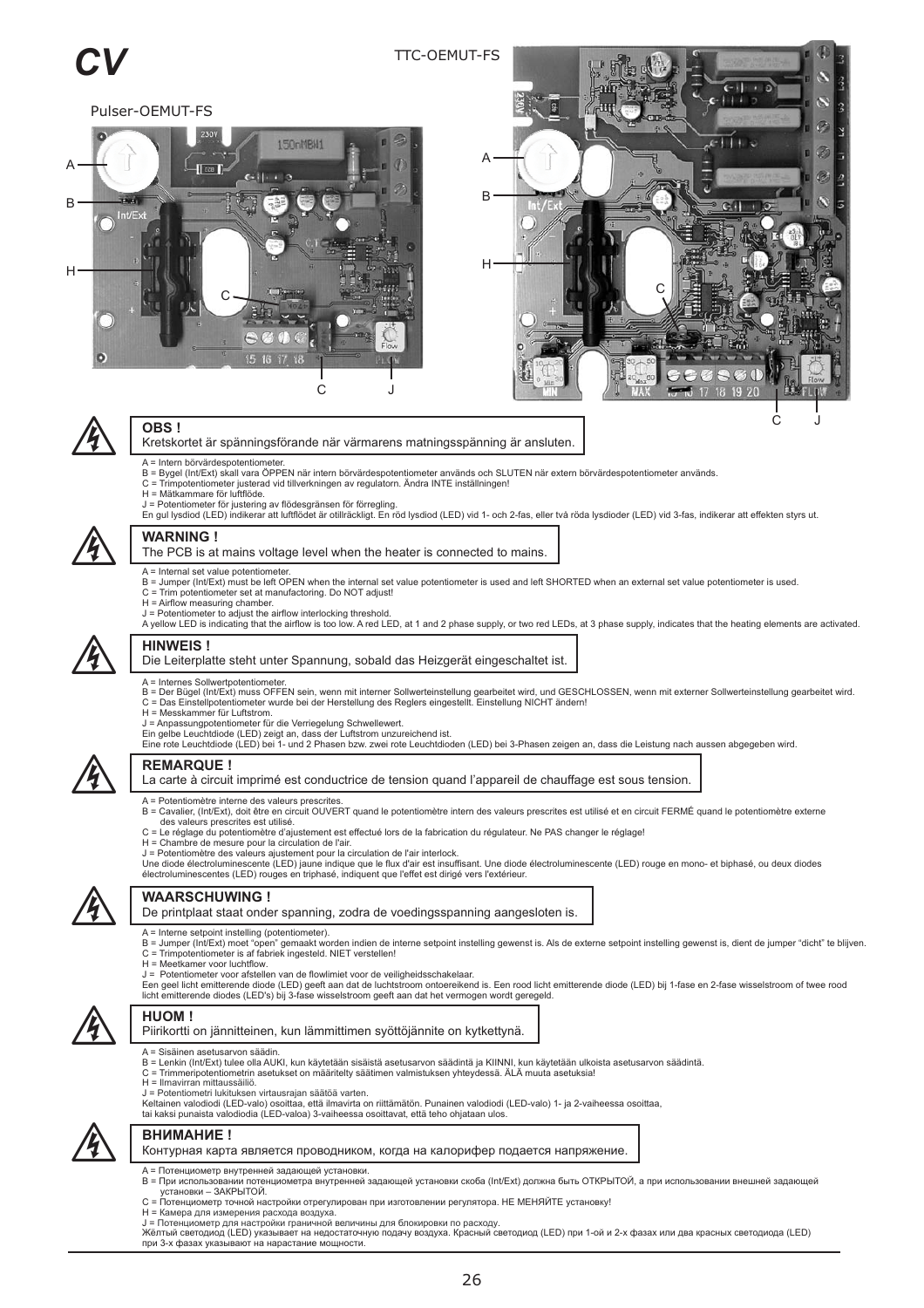

Konfigurering för användning av intern börvärdesinställning. Configuration for use of internal setpoint setting. Konfigurierung für die interne Sollwerteinstellung. Configuration en vue de l'utilisation du réglage interne de la consigne. Aanpassingen t.b.v. interne setpoint instelling. Sisäisen asetusarvon säätimen valmistelu käyttöä varten. Конфигурация для установки внутреннего заданного значения.

På börvärdesskalan sitter en skyddsdekal.

There is a protective transfer on the setpoint scale.

Auf der Sollwertskala befindet sich ein Schutzaufkleber.

Le cadran du réglage de consigne est protégé par un autocollant.

Er is een sticker aanwezig op de deksel van de aansluitkast.

Asetusarvoja kuvaavan asteikon päällä on suojatarra.

. наклейка На шкале заданного значения есть защитная

Avlägsna skyddsdekalen.

Remove the protective transfer.

Schutzaufkleber entfernen.

Enlever l'autocollant.

Verwijder de sticker.

Poista suojatarra.

Снимите защитную наклейку.

Börvärdespotentiometern är nu åtkomlig för inställning.

The setpoint potentiometer is now accessible for setting.

Das Sollwertpotentiometer kann jetzt zur Einstellung benutzt werden.

Le potentiomètre de réglage de la consigne est à présent accessible.

De interne setpoint instelling is nu bereikbaar.

Asetusarvon säädin on nyt valmis asetusten säätämistä varten.

. доступен для установки Потенциометр заданного значения сейчас





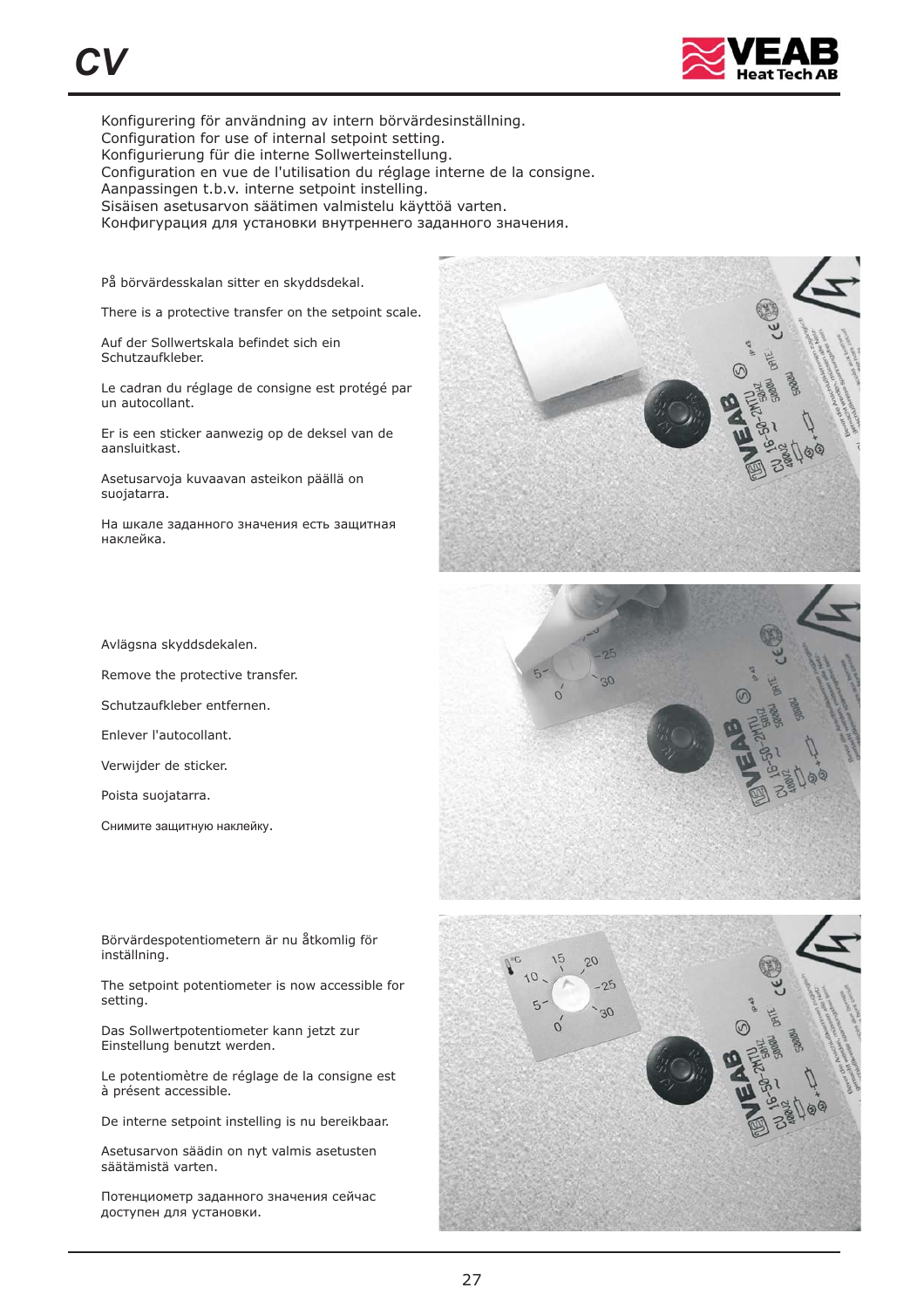

**CV ..-..-1MQU** ( 230V~ )





- SE F = Allpolig brytare, J = Extern givare, K = Börvärdesinställning, NO = Potentialfri larmkontakt, normalt öppen, NC = Potentialfri larmkontakt, normalt sluten.  $\overline{GB}$  F = All phase breaker, J = External sensor, K = Set value adjuster,
- NO = Potential-free alarm contact, normally open, NC = Potential-free alarm contact, normally closed.
- DE F = Trennschalter, J = Externer Fühler, K = Sollwerteinstellung, NO = Nulleiteranschluss, normalerweise offen, NC = Nulleiteranschluss, normalerweise geschlossen.
- $(FR)$  F = Interrupteur multipolaire, J = Capteur externe, K = Réglage de valeur consigne, NO = Contact d'alarme inter, normalement ouvert, NC = Contact d'alarme inter, normalement fermé.
- $(NL)$  F = Werkschakelaar, J = Externe sensor, K = Normwaardepotentiometer, NO = Potentiaalvrij contact, normaal geopend, NC = Potentiaalvrij contact, normaal gesloten.
- FI F = Pääkytkin, J = Ulkoinen pääanturi, K = Asetusarvon säädin, NO = Jännitteetön hälytyskosketin, aukeaa manuaalisen ylikuumenemissuojan laukeamisesta tai jännitteen putoamisesta,<br>NC = Jännitteetön hälytyskosketin, sulkeutuu manuaalisen ylikuumenemissuojan laukeamisesta tai jännitteen
- RU NO = Потенциально свободный аварийный контакт, обычно открыт, NC = Потенциально свободный аварийный контакт, обычно закрыт. F = Общий вылючатель, J = Внешний датчик, K = Задатчик номинального значения,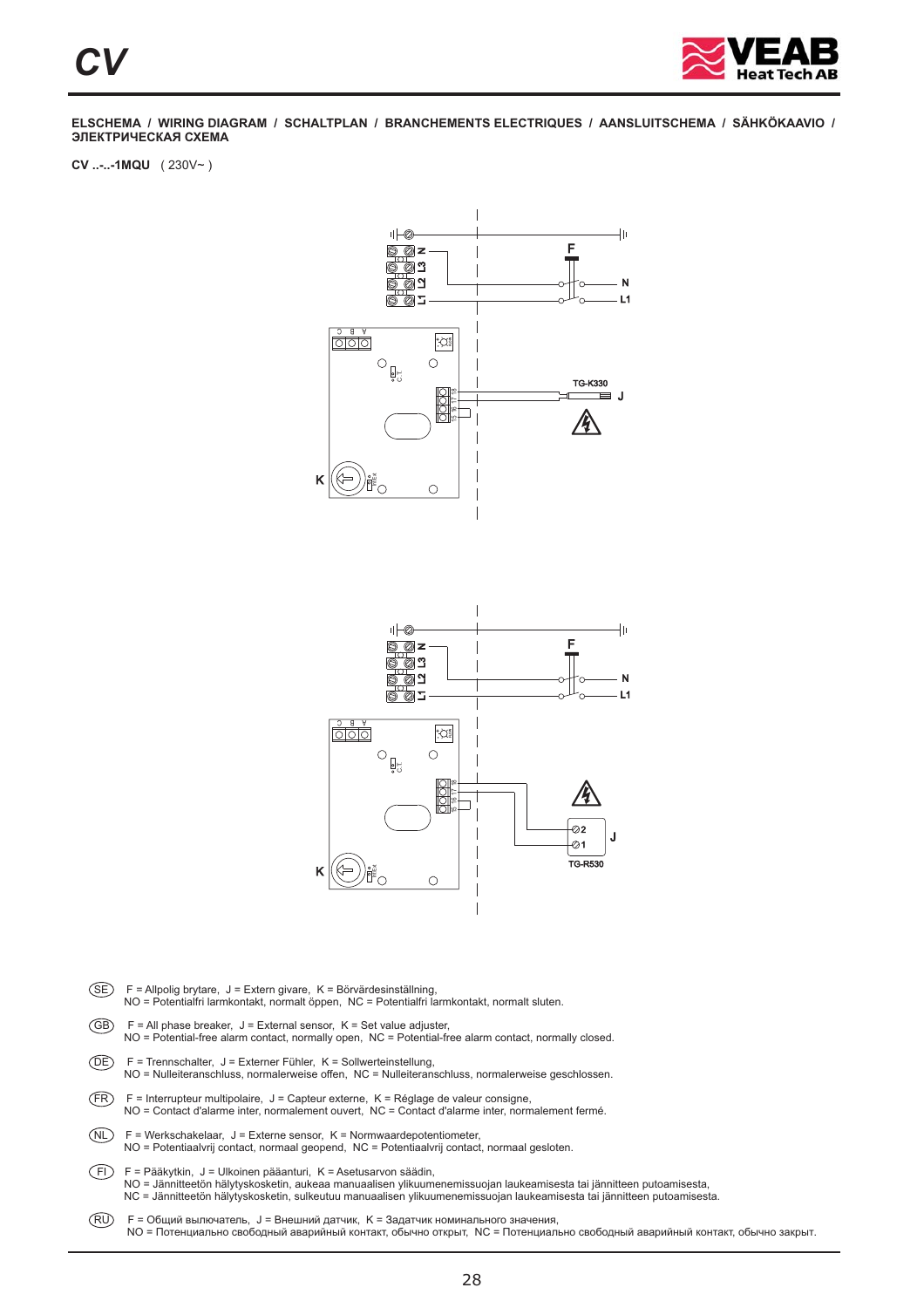

**CV ..-..-1MQUL** ( 230V~ )

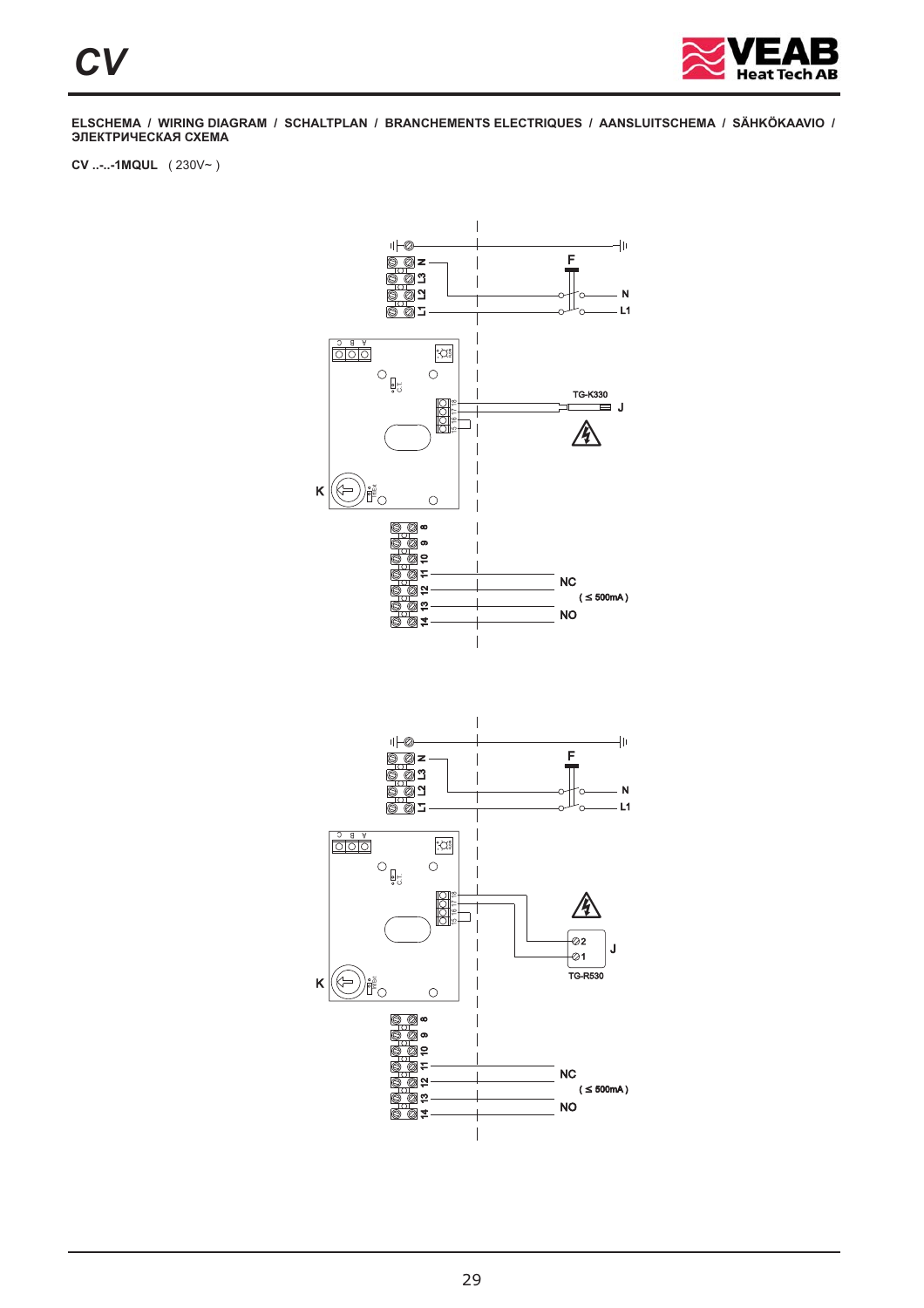

**CV ..-..-2MQU** ( 400V 2~ )





- SE F = Allpolig brytare, J = Extern givare, K = Börvärdesinställning, NO = Potentialfri larmkontakt, normalt öppen, NC = Potentialfri larmkontakt, normalt sluten.
- $\overline{GB}$  F = All phase breaker, J = External sensor, K = Set value adjuster, NO = Potential-free alarm contact, normally open, NC = Potential-free alarm contact, normally closed.
- DE F = Trennschalter, J = Externer Fühler, K = Sollwerteinstellung, NO = Nulleiteranschluss, normalerweise offen, NC = Nulleiteranschluss, normalerweise geschlossen.
- $(FR)$  F = Interrupteur multipolaire, J = Capteur externe, K = Réglage de valeur consigne, NO = Contact d'alarme inter, normalement ouvert, NC = Contact d'alarme inter, normalement fermé.
- $(NL)$  F = Werkschakelaar, J = Externe sensor, K = Normwaardepotentiometer, NO = Potentiaalvrij contact, normaal geopend, NC = Potentiaalvrij contact, normaal gesloten.
- FI F = Pääkytkin, J = Ulkoinen pääanturi, K = Asetusarvon säädin, NO = Jännitteetön hälytyskosketin, aukeaa manuaalisen ylikuumenemissuojan laukeamisesta tai jännitteen putoamisesta,<br>NC = Jännitteetön hälytyskosketin, sulkeutuu manuaalisen ylikuumenemissuojan laukeamisesta tai jännitteen
- RU NO = Потенциально свободный аварийный контакт, обычно открыт, NC = Потенциально свободный аварийный контакт, обычно закрыт. F = Общий вылючатель, J = Внешний датчик, K = Задатчик номинального значения,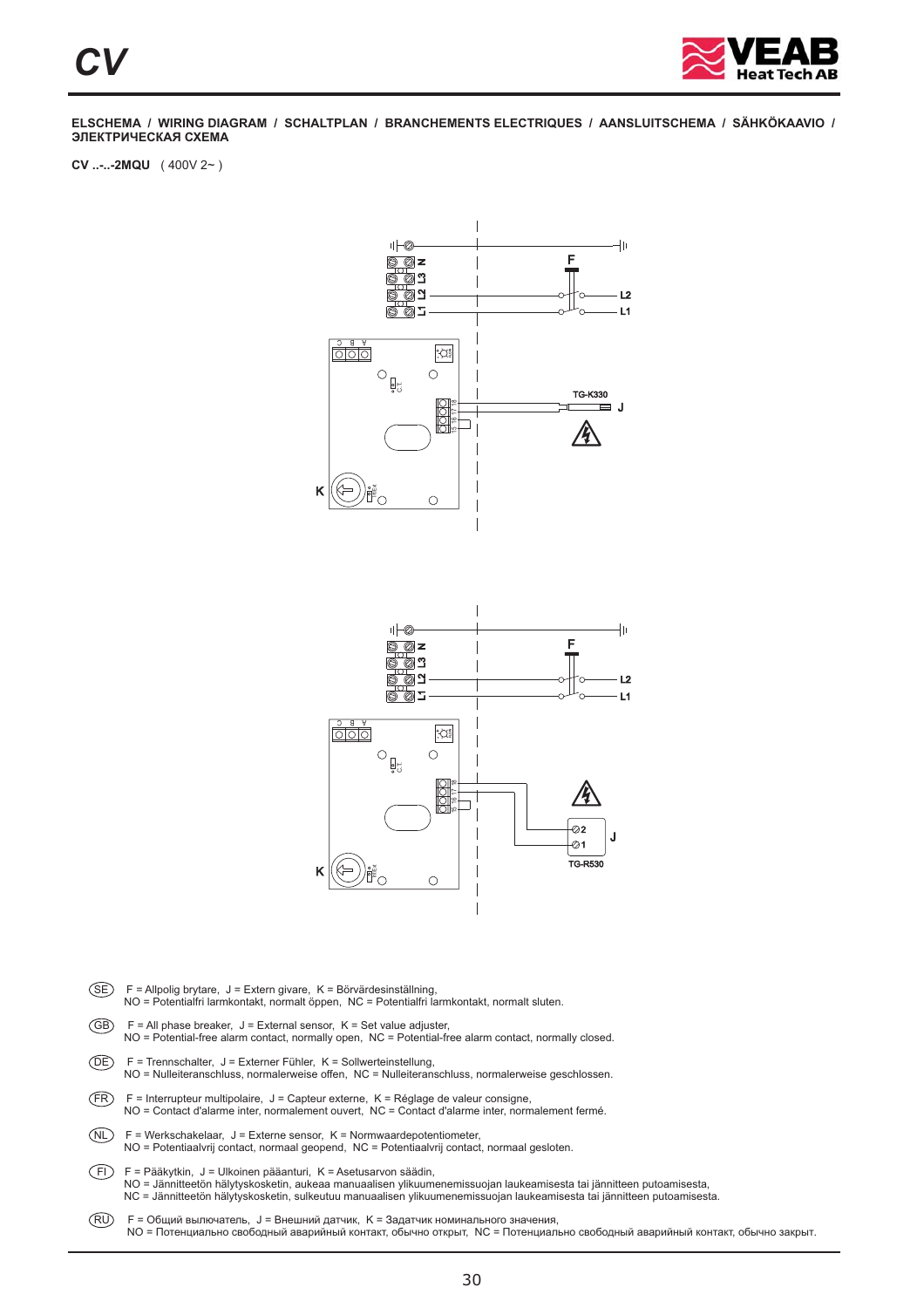

**CV ..-..-2MQUL** ( 400V 2N~ )

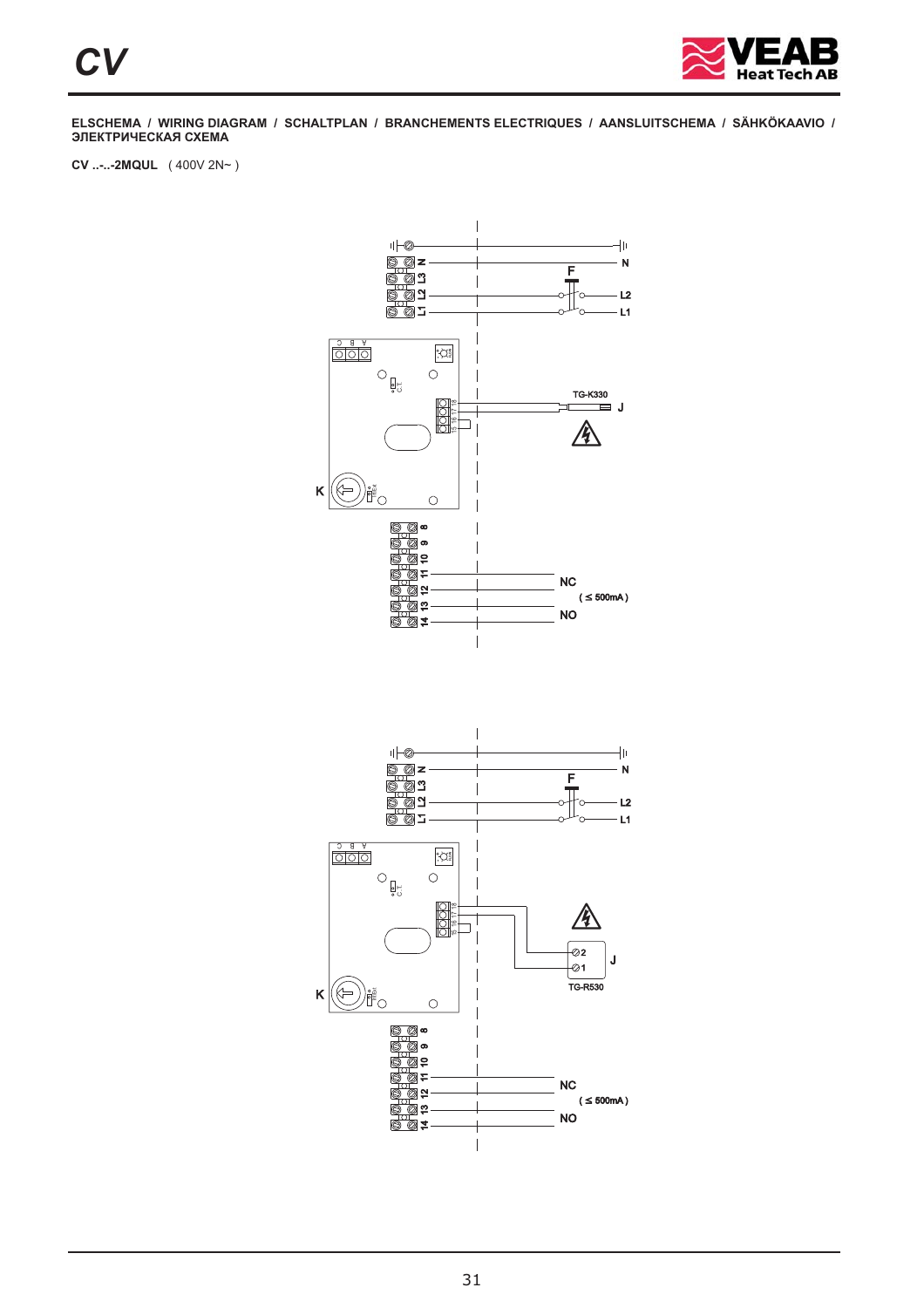

**CV ..-..-3MQU** ( 400V 3~ )



SE F = Allpolig brytare, J = Extern givare, K = Börvärdesinställning, NO = Potentialfri larmkontakt, normalt öppen, NC = Potentialfri larmkontakt, normalt sluten.  $\overline{GB}$  F = All phase breaker, J = External sensor, K = Set value adjuster,

K

- NO = Potential-free alarm contact, normally open, NC = Potential-free alarm contact, normally closed.
- DE F = Trennschalter, J = Externer Fühler, K = Sollwerteinstellung,
- NO = Nulleiteranschluss, normalerweise offen, NC = Nulleiteranschluss, normalerweise geschlossen.
- $(FR)$  F = Interrupteur multipolaire, J = Capteur externe, K = Réglage de valeur consigne, NO = Contact d'alarme inter, normalement ouvert, NC = Contact d'alarme inter, normalement fermé.
- $(NL)$  F = Werkschakelaar, J = Externe sensor, K = Normwaardepotentiometer, NO = Potentiaalvrij contact, normaal geopend, NC = Potentiaalvrij contact, normaal gesloten.
- FI F = Pääkytkin, J = Ulkoinen pääanturi, K = Asetusarvon säädin, NO = Jännitteetön hälytyskosketin, aukeaa manuaalisen ylikuumenemissuojan laukeamisesta tai jännitteen putoamisesta,<br>NC = Jännitteetön hälytyskosketin, sulkeutuu manuaalisen ylikuumenemissuojan laukeamisesta tai jännitteen
- RU NO = Потенциально свободный аварийный контакт, обычно открыт, NC = Потенциально свободный аварийный контакт, обычно закрыт. F = Общий вылючатель, J = Внешний датчик, K = Задатчик номинального значения,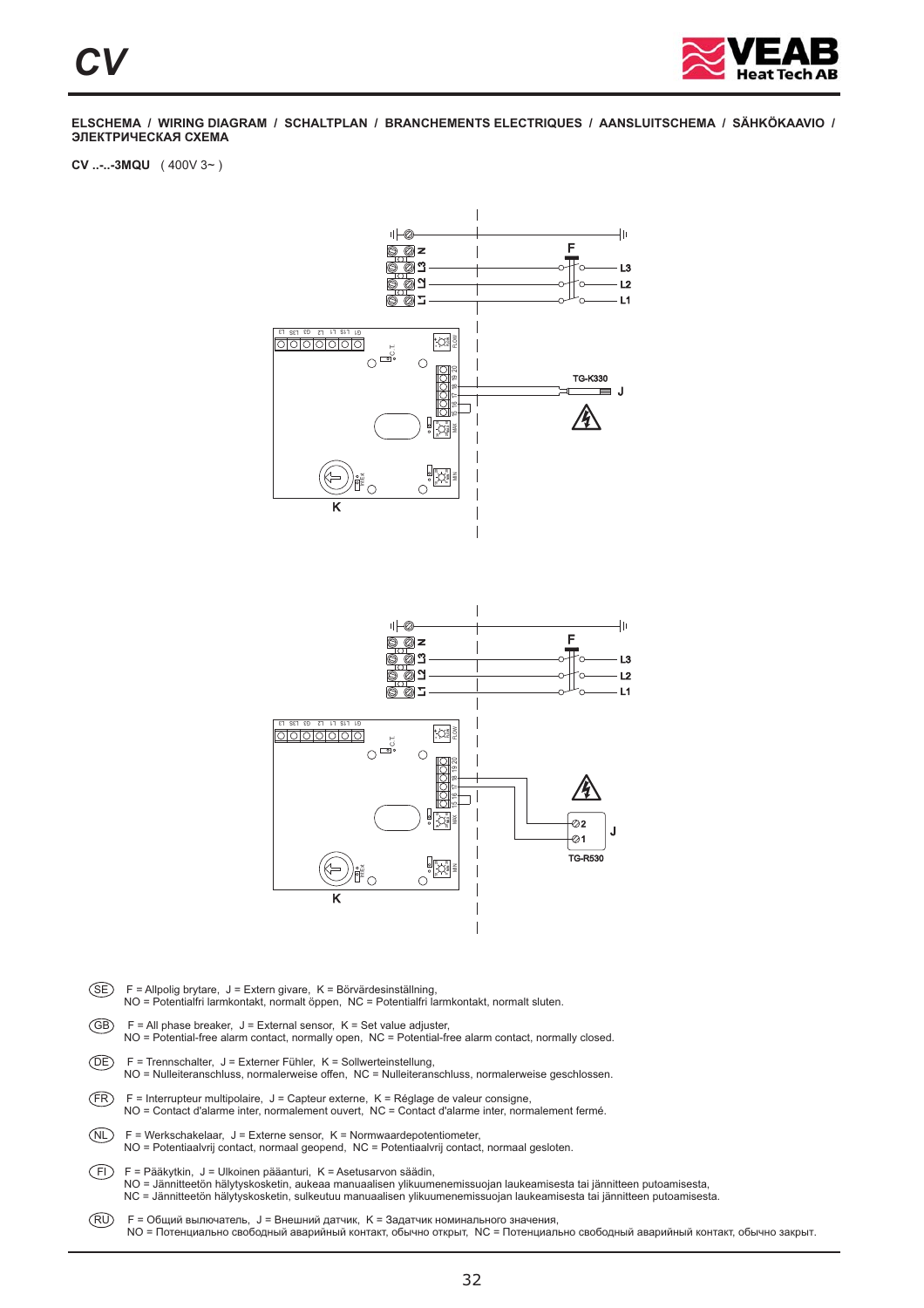

**CV ..-..-3MQUL** ( 400V 3N~ )

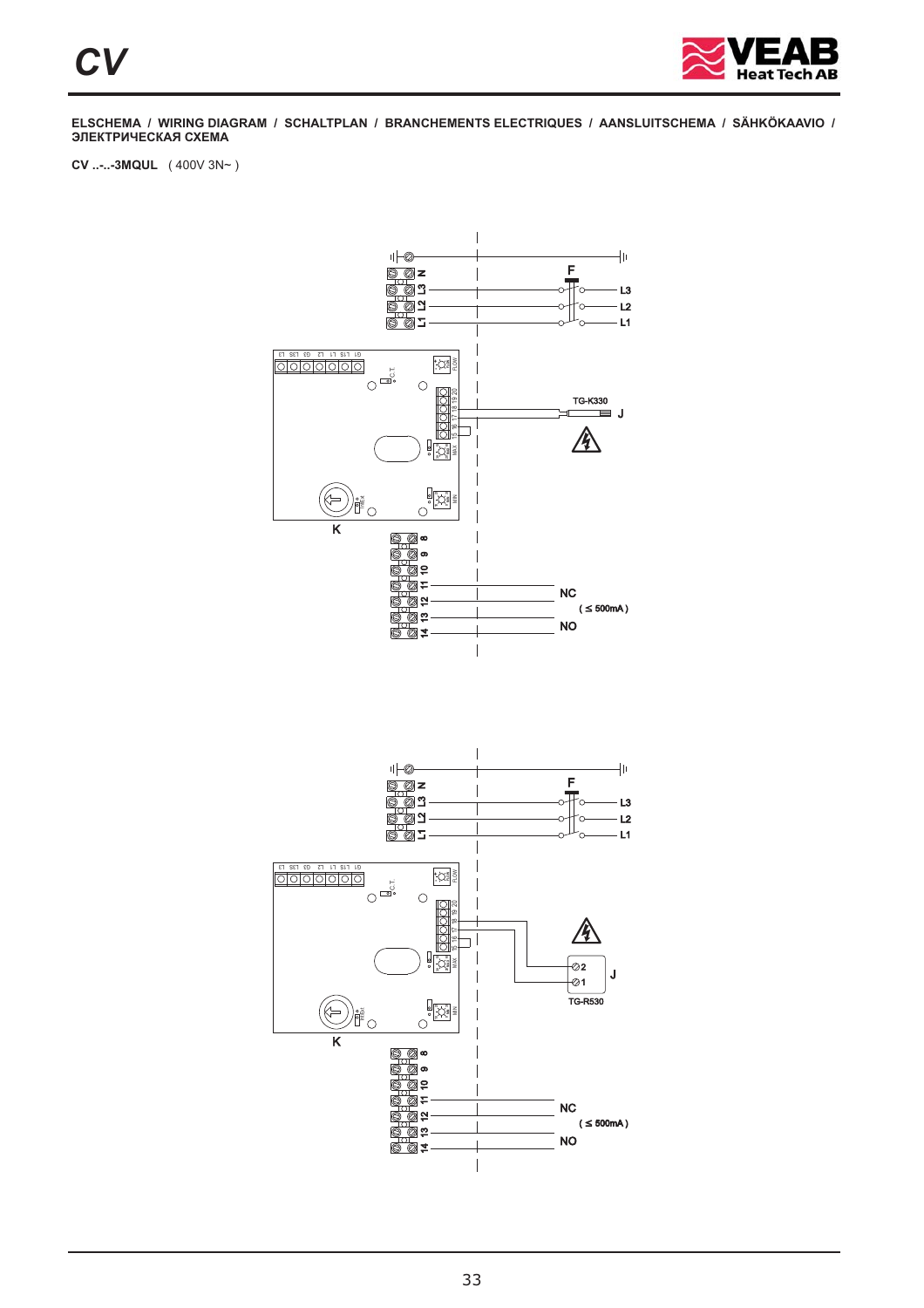

Konfigurering för användning av extern börvärdesinställning. Configuration for use of external setpoint setting. Konfigurierung für die externe Sollwerteinstellung. Configuration en vue de l'utilisation du réglage externe de la consigne. Aanpassingen t.b.v. interne setpoint instelling. Ulkoisen asetusarvon säätimen valmistelu käyttöä varten. Конфигурация для установки вннешнего заданного значения.

Avlägsna skyddsdekalens skyddspapper.

Remove the protective paper from the protective transfer.

Schutzfolie des Schutzaufklebers entfernen.

Enlever le papier protecteur de l'autocollant.

Verwijder het papier van de sticker (aanwezig op de deksel van de aansluitkast).

Poista suojatarrassa oleva suojapaperi.

Снимите защитную бумажку на наклейке.

Applicera skyddsdekalen.

Apply the protective transfer.

Schutzaufkleber anbringen.

Apposer l'autocollant.

Plaats de sticker over de schaalverdeling.

Kiinnitä suojatarra.

Приклейте защитную наклейку.

Den interna börvärdespotentiometern är nu dold och används ej för inställning.

The internal setpoint potentiometer is now concealed and is not used for setting.

Das interne Sollwertpotentiometer ist jetzt verborgen und kann nicht zur Einstellung verwendet werden.

Le potentiomètre interne de réglage de consigne est à présent masqué et n'est plus utilisable.

De interne setpoint instelling (potentiometer) is nu afgeschermd en kan niet langer gebruikt worden.

Sisäinen asetusarvon säädin on nyt peitetty, eikä sitä voi käyttää asetusten säätämistä varten.

. скрыт и не используется при установке Внутренний потенциометр заданного значения сейчас

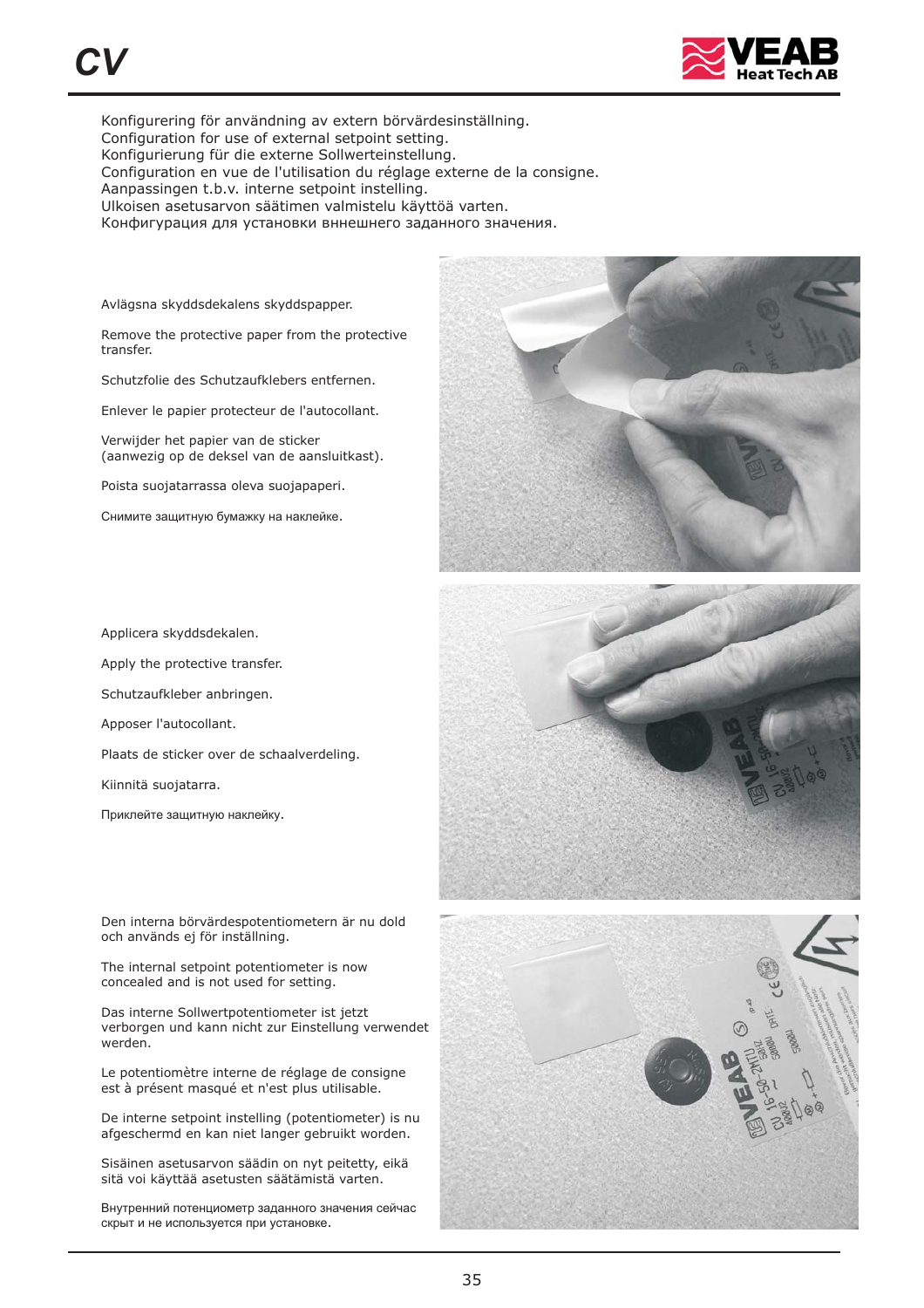

**CV ..-..-1MQU** ( 230V~ )



- SE F = Allpolig brytare, J = Extern givare, K = Börvärdesinställning, K/J = Kombinerad rumsgivare och börvärdesinställning, NO = Potentialfri larmkontakt, normalt öppen, NC = Potentialfri larmkontakt, normalt sluten.
- GB F = All phase breaker, J = External sensor, K = Set value adjuster, K/J = Combined room sensor and set value adjuster, NO = Potential-free alarm contact, normally open, NC = Potential-free alarm contact, normally closed.
- DE F = Trennschalter, J = Externer Fühler, K = Sollwerteinstellung, K/J = Kombinierter Raumfühler und Sollwerteinsteller, NO = Nulleiteranschluss, normalerweise offen, NC = Nulleiteranschluss, normalerweise geschlossen.
- FR F = Interrupteur multipolaire, J = Capteur externe, K = Réglage de valeur consigne, K/J = Capteur de local et réglage de valeur consigne combinés, NO = Contact d'alarme inter, normalement ouvert, NC = Contact d'alarme inter, normalement fermé.
- NL F = Werkschakelaar, J = Externe sensor, K = Normwaardepotentiometer, K/J = Gecombineerde setpoint verstelling en temperatuur sensor, NO = Potentiaalvrij contact, normaal geopend, NC = Potentiaalvrij contact, normaal gesloten.
- FI F = Pääkytkin, J = Ulkoinen pääanturi, K = Asetusarvon säädin, K/J = Yhdistetty huoneanturi ja asetusarvon säädin, NO = Jännitteetön hälytyskosketin, aukeaa manuaalisen ylikuumenemissuojan laukeamisesta tai jännitteen putoamisesta, NC = Jännitteetön hälytyskosketin, sulkeutuu manuaalisen ylikuumenemissuojan laukeamisesta tai jännitteen putoamisesta.
- RU NO = Потенциально свободный аварийный контакт, обычно открыт, NC = Потенциально свободный аварийный контакт, обычно закрыт. F = Общий вылючатель, J = Внешний датчик, K = Задатчик номинального значения, K/J = Комбинированный комнатный датчик и задатчик номинального значения,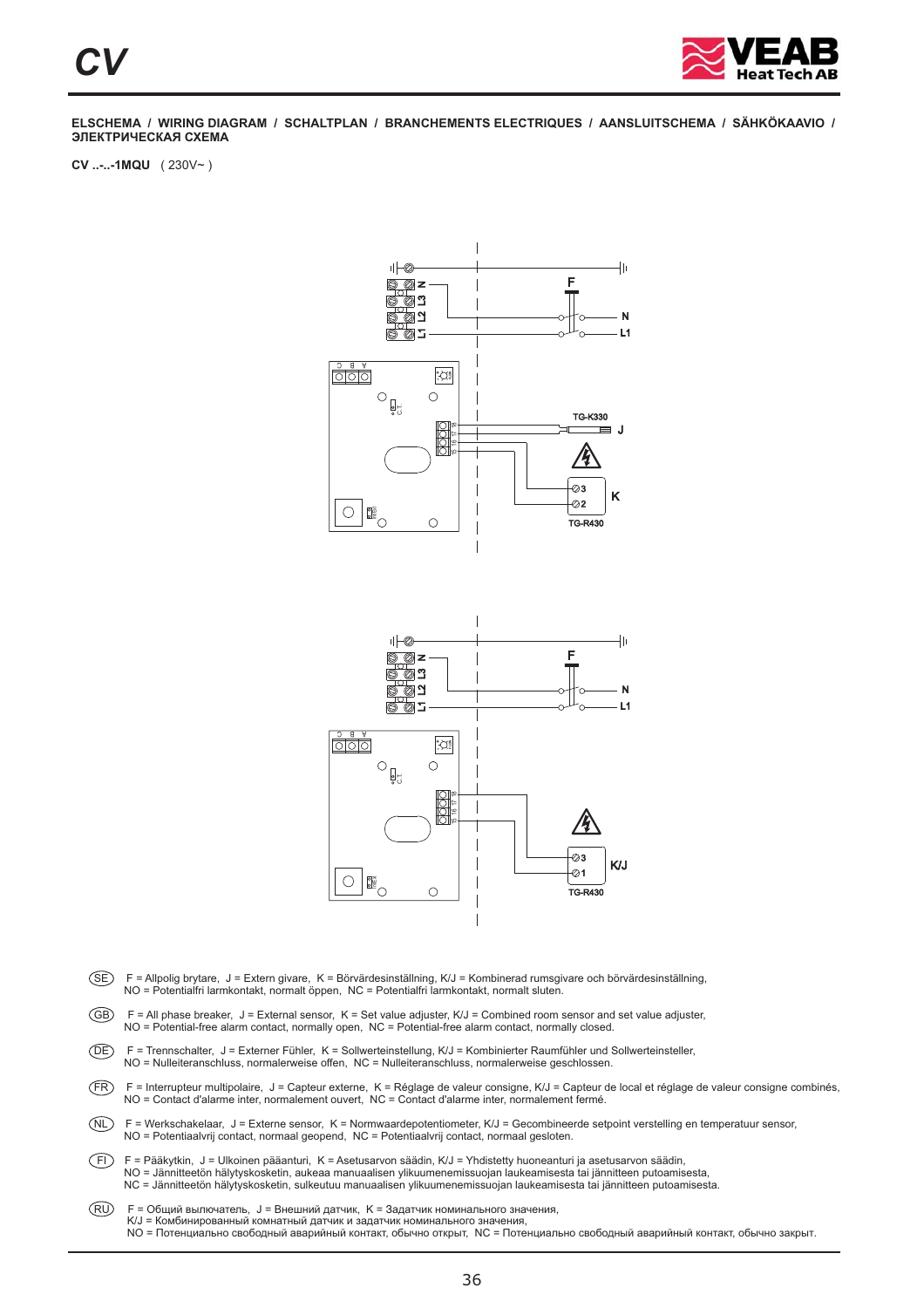

**CV ..-..-1MQUL** ( 230V~ )

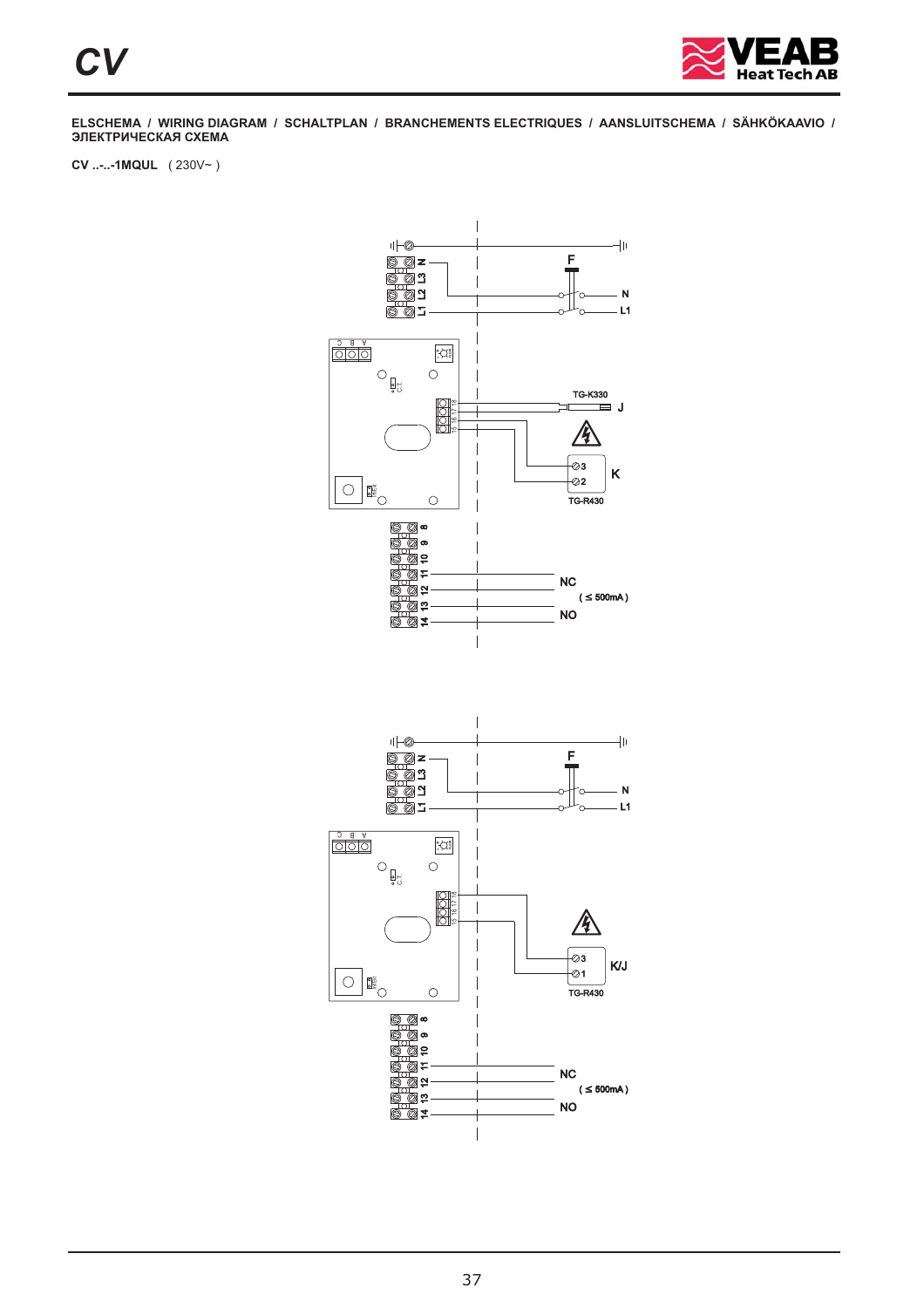

**CV ..-..-2MQU** ( 400V 2~ )



- SE F = Allpolig brytare, J = Extern givare, K = Börvärdesinställning, K/J = Kombinerad rumsgivare och börvärdesinställning, NO = Potentialfri larmkontakt, normalt öppen, NC = Potentialfri larmkontakt, normalt sluten.
- GB F = All phase breaker, J = External sensor, K = Set value adjuster, K/J = Combined room sensor and set value adjuster, NO = Potential-free alarm contact, normally open, NC = Potential-free alarm contact, normally closed.
- DE F = Trennschalter, J = Externer Fühler, K = Sollwerteinstellung, K/J = Kombinierter Raumfühler und Sollwerteinsteller, NO = Nulleiteranschluss, normalerweise offen, NC = Nulleiteranschluss, normalerweise geschlossen.
- FR F = Interrupteur multipolaire, J = Capteur externe, K = Réglage de valeur consigne, K/J = Capteur de local et réglage de valeur consigne combinés, NO = Contact d'alarme inter, normalement ouvert, NC = Contact d'alarme inter, normalement fermé.
- NL F = Werkschakelaar, J = Externe sensor, K = Normwaardepotentiometer, K/J = Gecombineerde setpoint verstelling en temperatuur sensor, NO = Potentiaalvrij contact, normaal geopend, NC = Potentiaalvrij contact, normaal gesloten.
- FI F = Pääkytkin, J = Ulkoinen pääanturi, K = Asetusarvon säädin, K/J = Yhdistetty huoneanturi ja asetusarvon säädin, NO = Jännitteetön hälytyskosketin, aukeaa manuaalisen ylikuumenemissuojan laukeamisesta tai jännitteen putoamisesta, NC = Jännitteetön hälytyskosketin, sulkeutuu manuaalisen ylikuumenemissuojan laukeamisesta tai jännitteen putoamisesta.
- RU NO = Потенциально свободный аварийный контакт, обычно открыт, NC = Потенциально свободный аварийный контакт, обычно закрыт. F = Общий вылючатель, J = Внешний датчик, K = Задатчик номинального значения, K/J = Комбинированный комнатный датчик и задатчик номинального значения,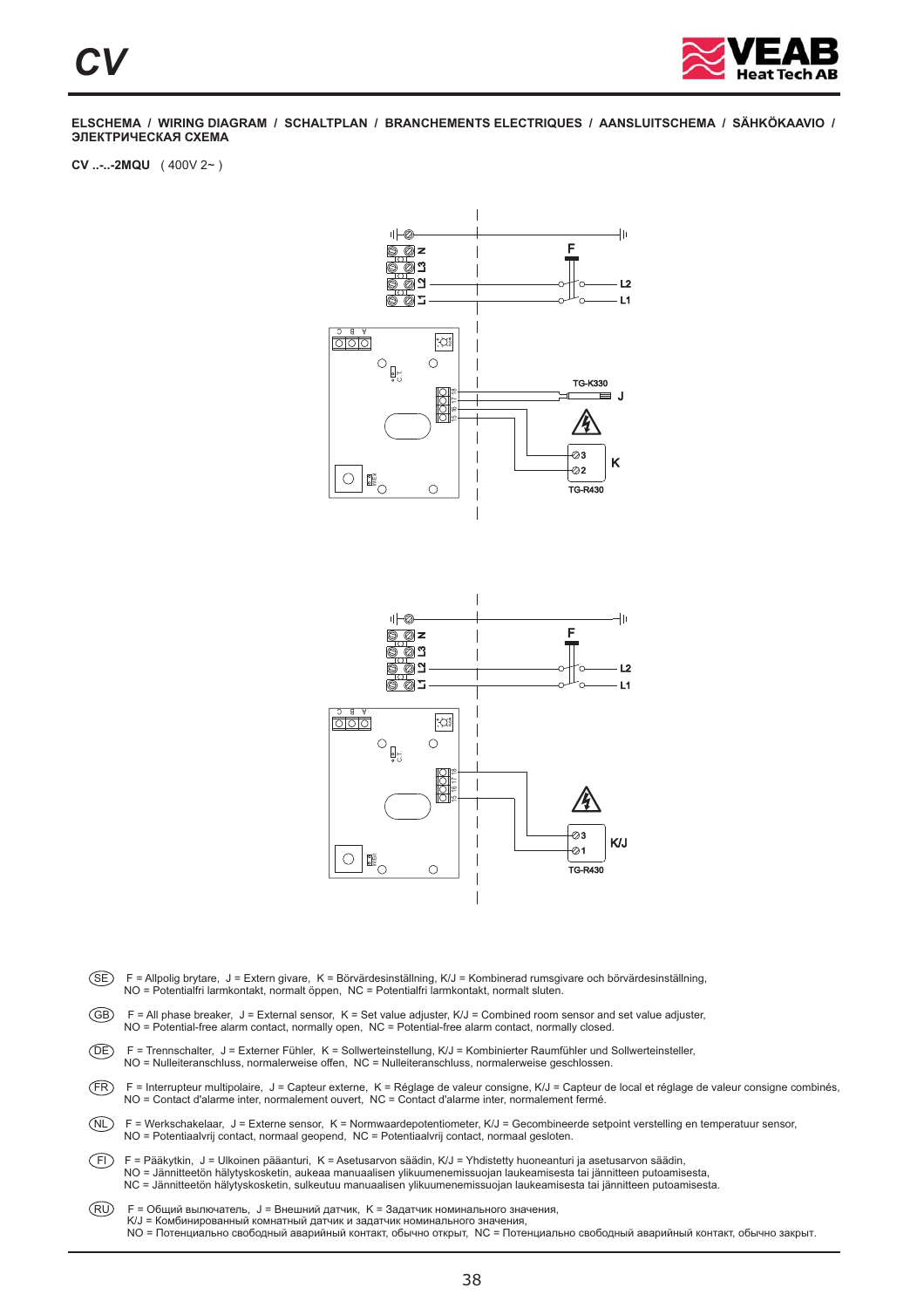

**CV ..-..-2MQUL** ( 400V 2N~ )

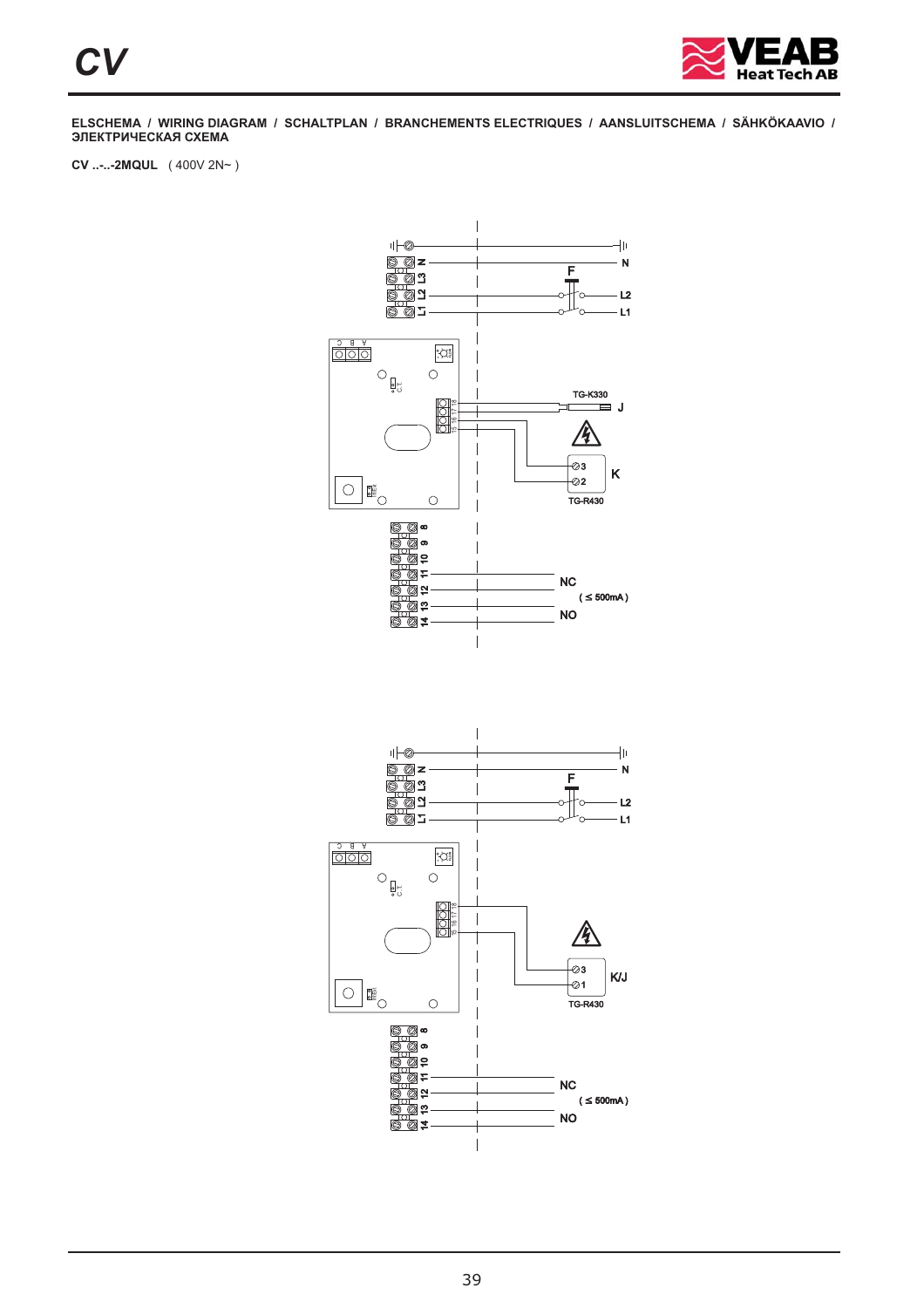

**CV ..-..-3MQU** ( 400V 3~ )



- SE F = Allpolig brytare, J = Extern givare, K = Börvärdesinställning, K/J = Kombinerad rumsgivare och börvärdesinställning, NO = Potentialfri larmkontakt, normalt öppen, NC = Potentialfri larmkontakt, normalt sluten.
- GB F = All phase breaker, J = External sensor, K = Set value adjuster, K/J = Combined room sensor and set value adjuster, NO = Potential-free alarm contact, normally open, NC = Potential-free alarm contact, normally closed.
- DE F = Trennschalter, J = Externer Fühler, K = Sollwerteinstellung, K/J = Kombinierter Raumfühler und Sollwerteinsteller, NO = Nulleiteranschluss, normalerweise offen, NC = Nulleiteranschluss, normalerweise geschlossen.
- FR F = Interrupteur multipolaire, J = Capteur externe, K = Réglage de valeur consigne, K/J = Capteur de local et réglage de valeur consigne combinés, NO = Contact d'alarme inter, normalement ouvert, NC = Contact d'alarme inter, normalement fermé.
- NL F = Werkschakelaar, J = Externe sensor, K = Normwaardepotentiometer, K/J = Gecombineerde setpoint verstelling en temperatuur sensor, NO = Potentiaalvrij contact, normaal geopend, NC = Potentiaalvrij contact, normaal gesloten.
- FI F = Pääkytkin, J = Ulkoinen pääanturi, K = Asetusarvon säädin, K/J = Yhdistetty huoneanturi ja asetusarvon säädin, NO = Jännitteetön hälytyskosketin, aukeaa manuaalisen ylikuumenemissuojan laukeamisesta tai jännitteen putoamisesta, NC = Jännitteetön hälytyskosketin, sulkeutuu manuaalisen ylikuumenemissuojan laukeamisesta tai jännitteen putoamisesta.
- RU NO = Потенциально свободный аварийный контакт, обычно открыт, NC = Потенциально свободный аварийный контакт, обычно закрыт. F = Общий вылючатель, J = Внешний датчик, K = Задатчик номинального значения, K/J = Комбинированный комнатный датчик и задатчик номинального значения,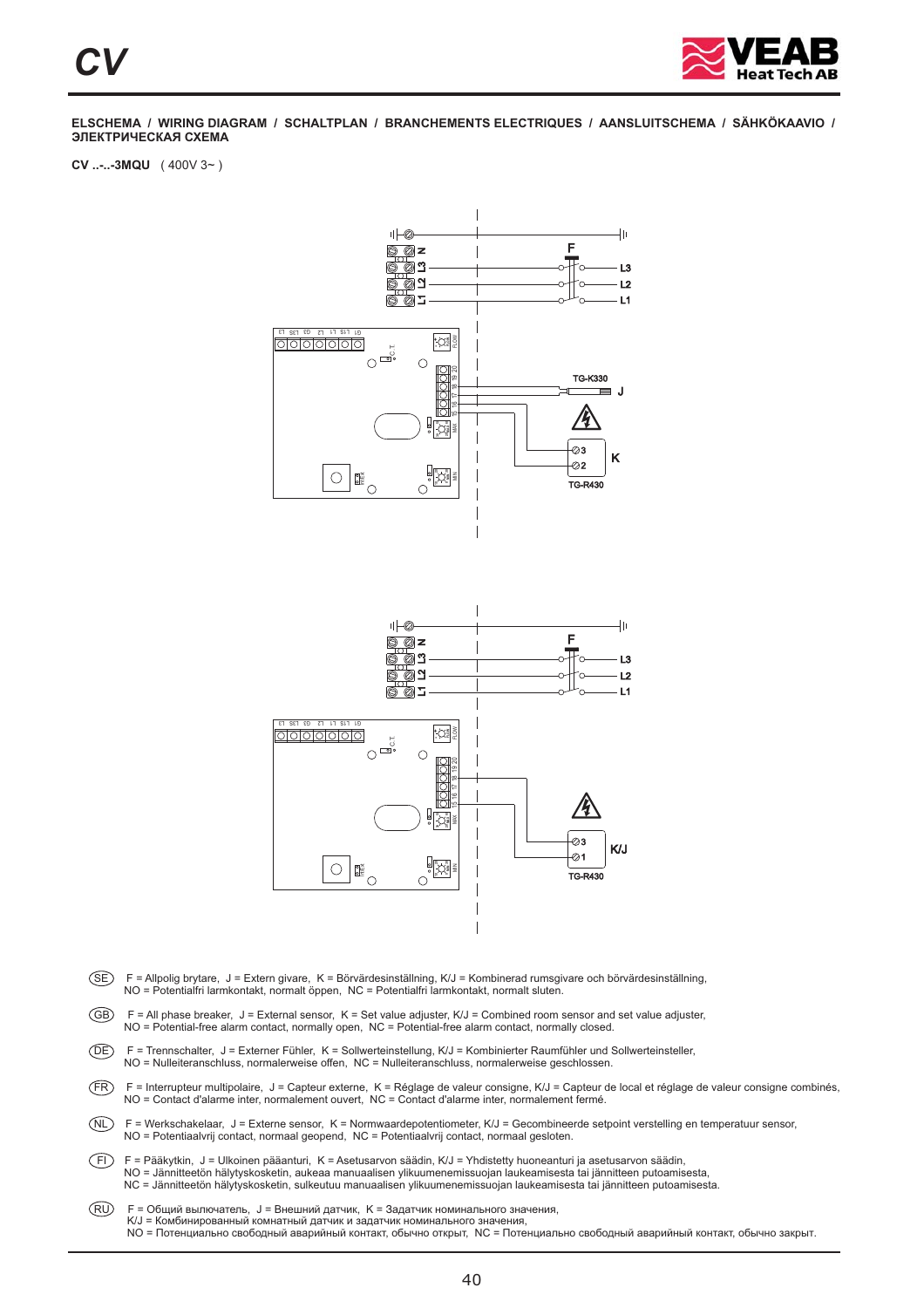

**CV ..-..-3MQUL** ( 400V 3N~ )

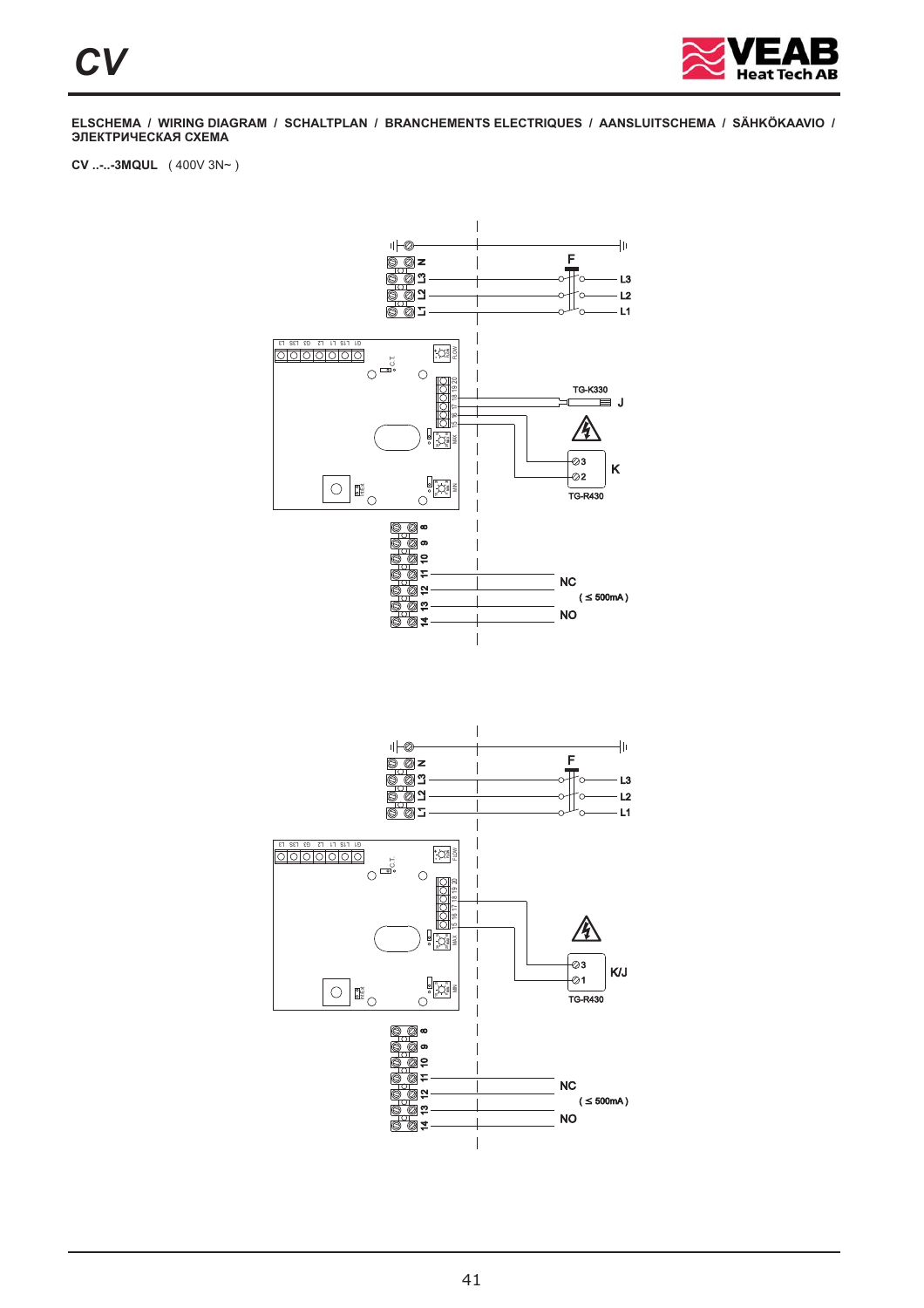## **MQX / MQXL**

#### **Kanalvärmare med inbyggd regulator avsedd för steglös styrsignal 0…10V**

- Kanalvärmaren har inbyggd tyristorstyrning.
- Extern 0…10V styrsignal ansluts direkt till värmarens kopplingsplint.
- Värmaren har inbyggt manuellt återställbart överhettningsskydd vilket återställs på lockets utsida.

#### **Duct heater with built-in regulator intended for stepless control signal 0…10V**

- The duct heater has a built-in thyristor control.
- An external 0...10V control signal is ment to be connected directly to the heater terminals.
- The heater has a built in manual reset thermal protection with the reset button placed on the lid.

#### **Elektro-Heizregister mit eingebautem Regler vorgesehen für stufenloses Steuersignal 0...10V**

- Der Elektro-Heizregister hat eine eingebaute Thyristorsteuerung.
- Ein externer Steuersignal von 0...10V wird direkt mit der Anschlussklemme des Heizgerätes verbunden.
- Einen Eiten Ersteitengen von einer Einen am an die nur der Ausamassinatione des Ausgenetes versunden.<br>● Der Heizregister besitzt einen eingebauten manuell rückstellbaren Überhitzungsschutz, der auf der Außenseite des Deckels zurückgestellt werden kann.

#### **Appareil de chauffage sur conduite à régulateur intégré conçu pour signal de commande à variation continue 0…10V**

- L'appareil de chauffage comporte une commande par thyristor intégrée.
- Experience externe 0...10V connecté directement au bornier de l'appareil de chauffage.
- L'appareil est équipé d'origine d'un thermostat de surchauffe à réarmement manuel placé sur le couvercle.

#### **Kanaalverwarmer met ingebouwde temperatuurregeling voor traploos 0…10V aansturing**

- De kanaalverwarmer is voorzien van een ingebouwde thyristor regelaar.
- Een extern 0…10V signaal t.b.v. de traploze 0…10V aansturing wordt direct op de klemmenstrook van de verwarmer aangesloten
- De verwarmer is voorzien van een geïntegreerde oververhittingbeveiliging met handbediende reset welke bedient kan worden van de buitenzijde van de verwarmer.

#### **Kanavalämmitin, jossa on sisäänrakennettu säädin portaatonta ohjaussignaalia varten 0…10V**

- Kanavalämmittimessä on sisäänrakennettu tyristoriohjaus.
- Ulkoinen 0…10V ohjaussignaali liitetään suoraan lämmittimen kytkentärimaan.
- Lämmittimessä on sisäänrakennettu, manuaalisesti palautettava ylikuumenemissuoja, joka voidaan kuitata kannen ulkoreunasta.

#### **Канальный нагреватель со встроенным регулятором предназначен для бесшагового сигнала управления 0…10В**

- . Калорифер оснащен тиристорным устройством управления
- калерифер селащен пиристерный устреповой управлении.<br>• Внешний сигнал управления 0...10В подключается непосредственно к колодке калорифера.
- спошлин сигных управления заществом составляются редования и напедне наперторов.<br>● Калорифер оснащён втроенной защитой от перегрева с устройством ручного возврата её в исходное состояние . на внешней стороне крышки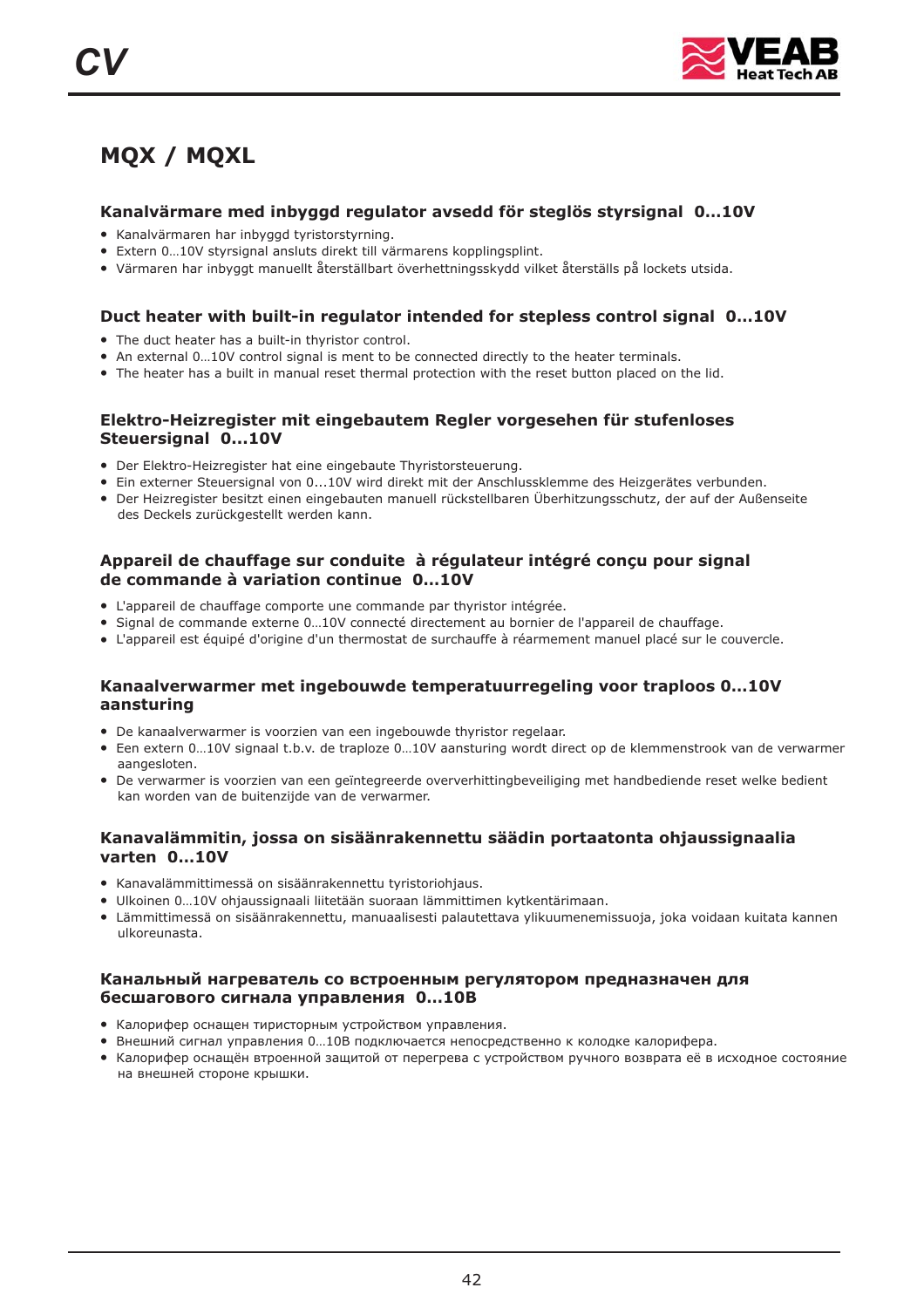

#### TTC-OEMUT/PP-FS









#### **OBS !**

Kretskortet är spänningsförande när värmarens matningsspänning är ansluten.

- C = Trimpotentiometer justerad vid tillverkningen av regulatorn. Ändra INTE inställningen! H = Mätkammare för luftflöde.
	-
- 
- J = Potentiometer för justering av flödesgränsen för förregling.<br>En gul lysdiod (LED) indikerar att luftflödet är otillräckligt.<br>En röd lysdiod (LED) vid 1- och 2-fas, eller två röda lysdioder (LED) vid 3-fas, indikerar at



#### **WARNING !**

#### The PCB is at mains voltage level when the heater is connected to mains.

- 
- C = Trim potentiometer set at manufactoring. Do NOT adjust! H = Airflow measuring chamber.
- J = Potentiometer to adjust the airflow interlocking threshold. A yellow LED is indicating that the airflow is too low.
- A red LED, at 1 and 2 phase supply, or two red LEDs, at 3 phase supply, indicates that the heating elements are activated.



#### **HINWEIS !**

#### Die Leiterplatte steht unter Spannung, sobald das Heizgerät eingeschaltet ist.

- C = Das Einstellpotentiometer wurde bei der Herstellung des Reglers eingestellt. Einstellung NICHT ändern!
- 
- H = Messkammer für Luftstrom. J = Anpassungpotentiometer für die Verriegelung Schwellewert.
- 
- Ein gelbe Leuchtdiode (LED) zeigt an, dass der Luftstrom unzureichend ist.<br>Eine rote Leuchtdiode (LED) bei 1- und 2 Phasen bzw. zwei rote Leuchtdioden (LED) bei 3-Phasen zeigen an, dass die Leistung nach aussen abgegeben w



#### **REMARQUE !**

La carte à circuit imprimé est conductrice de tension quand l'appareil de chauffage est sous tension.

- C = Le réglage du potentiomètre d'ajustement est effectué lors de la fabrication du régulateur. Ne PAS changer le réglage!
- H = Chambre de mesure pour la circulation de l'air.
- J = Potentiomètre des valeurs ajustement pour la circulation de l'air interlock. Une diode électroluminescente (LED) jaune indique que le flux d'air est insuffisant.
- 
- Une diode électroluminescente (LED) rouge en mono- et biphasé, ou deux diodes électroluminescentes (LED) rouges en triphasé, indiquent que l'effet est dirigé vers l'extérieur.



#### **WAARSCHUWING !**

De printplaat staat onder spanning, zodra de voedingsspanning aangesloten is.

- C = Trimpotentiometer is af fabriek ingesteld. NIET verstellen! H = . Meetkamer voor luchtflow
- J = Potentiometer voor afstellen van de flowlimiet voor de veiligheidsschakelaar
- 
- J = Potentiometer voor afstellen van de flowlimiet voor de veiligheidsschakelaar.<br>Een geel licht emitterende diode (LED) geeft aan dat de luchtstroom ontoereikend is.<br>Een rood licht emitterende diode (LED) bij 1-fase en 2



#### **HUOM !**

- Piirikortti on jännitteinen, kun lämmittimen syöttöjännite on kytkettynä.
- C = Trimmeripotentiometrin asetukset on määritelty säätimen valmistuksen yhteydessä. ÄLÄ muuta asetuksia!
- H = Ilmavirran mittaussäiliö.
- J = Potentiometri lukituksen virtausrajan säätöä varten. Keltainen valodiodi (LED-valo) osoittaa, että ilmavirta on riittämätön.
- Punainen valodiodi (LED-valo) 1- ja 2-vaiheessa osoittaa, tai kaksi punaista valodiodia (LED-valoa) 3-vaiheessa osoittavat, että teho ohjataan ulos.



#### **ВНИМАНИЕ !**

Контурная карта является проводником, когда на калорифер подается напряжение.

- C = Потенциометр точной настройки отрегулирован при изготовлении регулятора. НЕ МЕНЯЙТЕ установку!
- H = Камера для измерения расхода воздуха.
- J = Потенциометр для настройки граничной величины для блокировки по расходу.
- Жёлтый светодиод (LED) указывает на недостаточную подачу воздуха.<br>Красный светодиод (LED) при 1-ой и 2-х фазах или два красных светодиода (LED) при 3-х фазах указывают на нарастание мощности.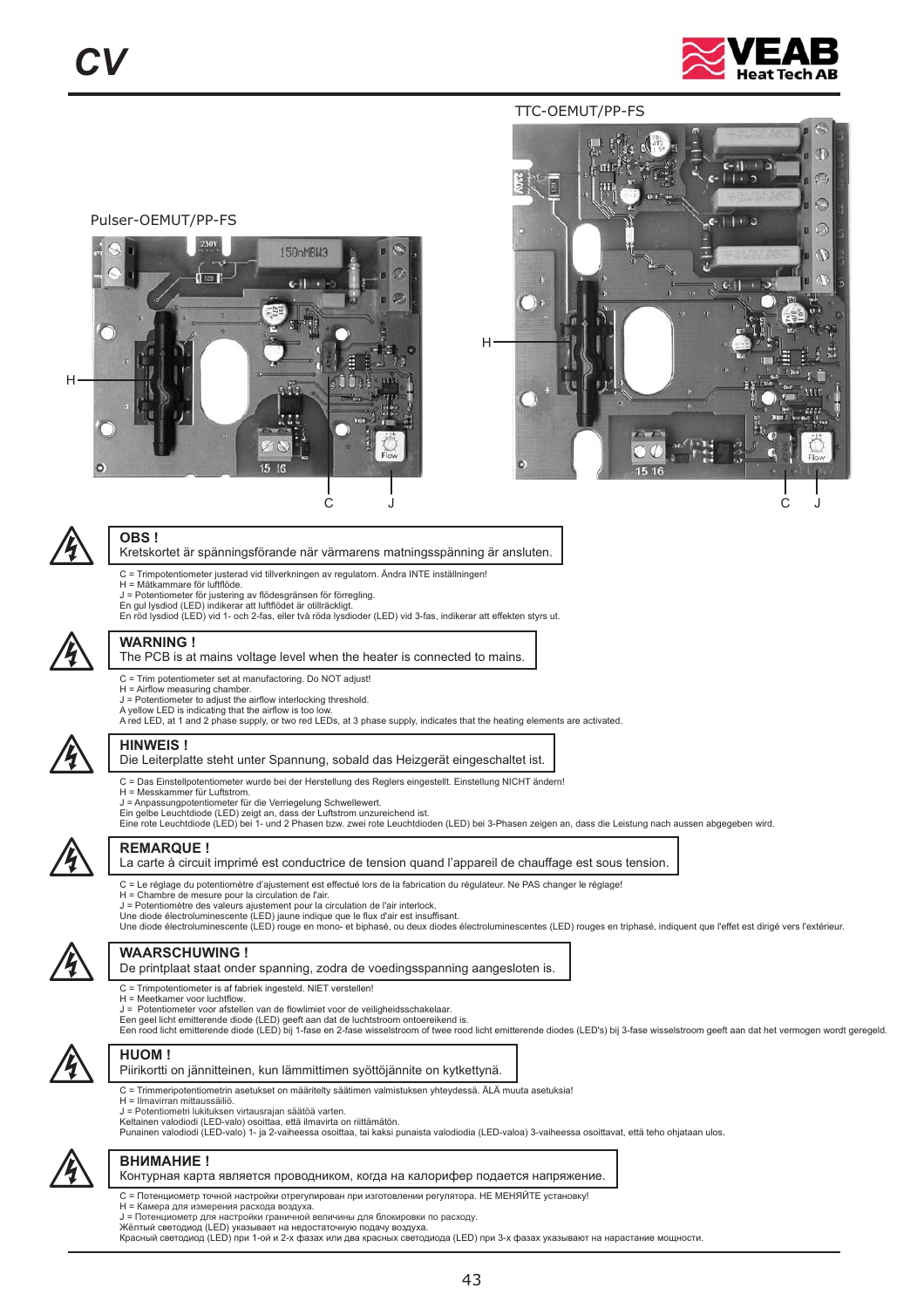





**CV ..-..-1MQXL** ( 230V~ )

SE) F = Allpolig brytare, NO = Potentialfri larmkontakt, normalt öppen, NC = Potentialfri larmkontakt, normalt sluten.

GB) F = All phase breaker, NO = Potential-free alarm contact, normally open, NC = Potential-free alarm contact, normally closed.

⊚ສ ′© ≠

DE) F = Trennschalter, NO = Nulleiteranschluss, normalerweise offen, NC = Nulleiteranschluss, normalerweise geschlossen.

FR) F = Interrupteur multipolaire, NO = Contact d'alarme inter, normalement ouvert, NC = Contact d'alarme inter, normalement fermé.

NL F = Werkschakelaar, NO = Potentiaalvrij contact, normaal geopend, NC = Potentiaalvrij contact, normaal gesloten.

FI F = Pääkytkin,

NO = Jännitteetön hälytyskosketin, aukeaa manuaalisen ylikuumenemissuojan laukeamisesta tai jännitteen putoamisesta,<br>NC = Jännitteetön hälytyskosketin, sulkeutuu manuaalisen ylikuumenemissuojan laukeamisesta tai jännitteen

RU F = Общий вылючатель,

NC = Потенциально свободный аварийный контакт, обычно закрыт.

NO

NO = Потенциально свободный аварийный контакт, обычно открыт,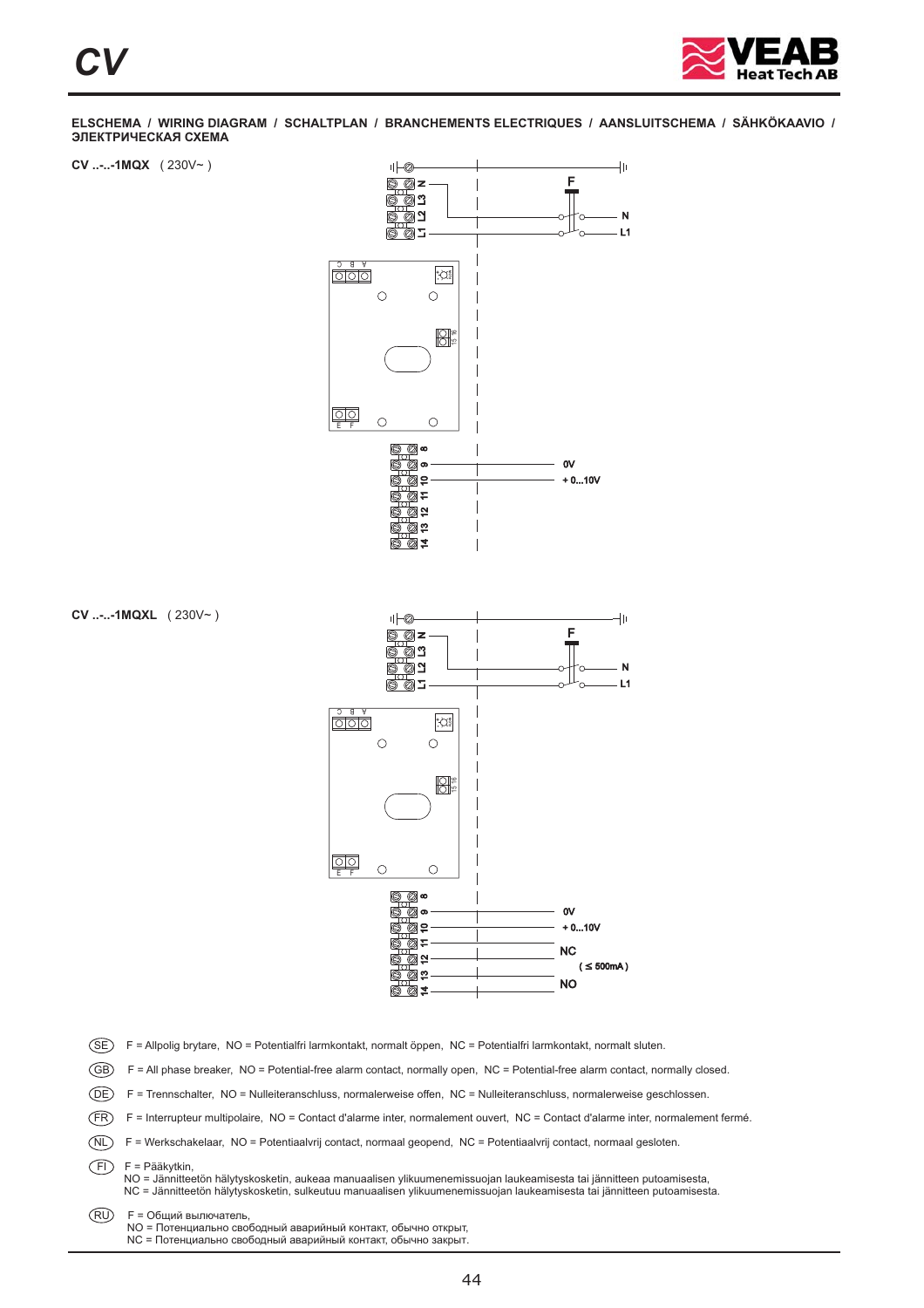







**CV ..-..-2MQXL** ( 400V 2N~ )

SE) F = Allpolig brytare, NO = Potentialfri larmkontakt, normalt öppen, NC = Potentialfri larmkontakt, normalt sluten.

GB) F = All phase breaker, NO = Potential-free alarm contact, normally open, NC = Potential-free alarm contact, normally closed.

DE) F = Trennschalter, NO = Nulleiteranschluss, normalerweise offen, NC = Nulleiteranschluss, normalerweise geschlossen.

FR) F = Interrupteur multipolaire, NO = Contact d'alarme inter, normalement ouvert, NC = Contact d'alarme inter, normalement fermé.

NL F = Werkschakelaar, NO = Potentiaalvrij contact, normaal geopend, NC = Potentiaalvrij contact, normaal gesloten.

FI F = Pääkytkin,

NO = Jännitteetön hälytyskosketin, aukeaa manuaalisen ylikuumenemissuojan laukeamisesta tai jännitteen putoamisesta,<br>NC = Jännitteetön hälytyskosketin, sulkeutuu manuaalisen ylikuumenemissuojan laukeamisesta tai jännitteen

RU F = Общий вылючатель,

NO = Потенциально свободный аварийный контакт, обычно открыт,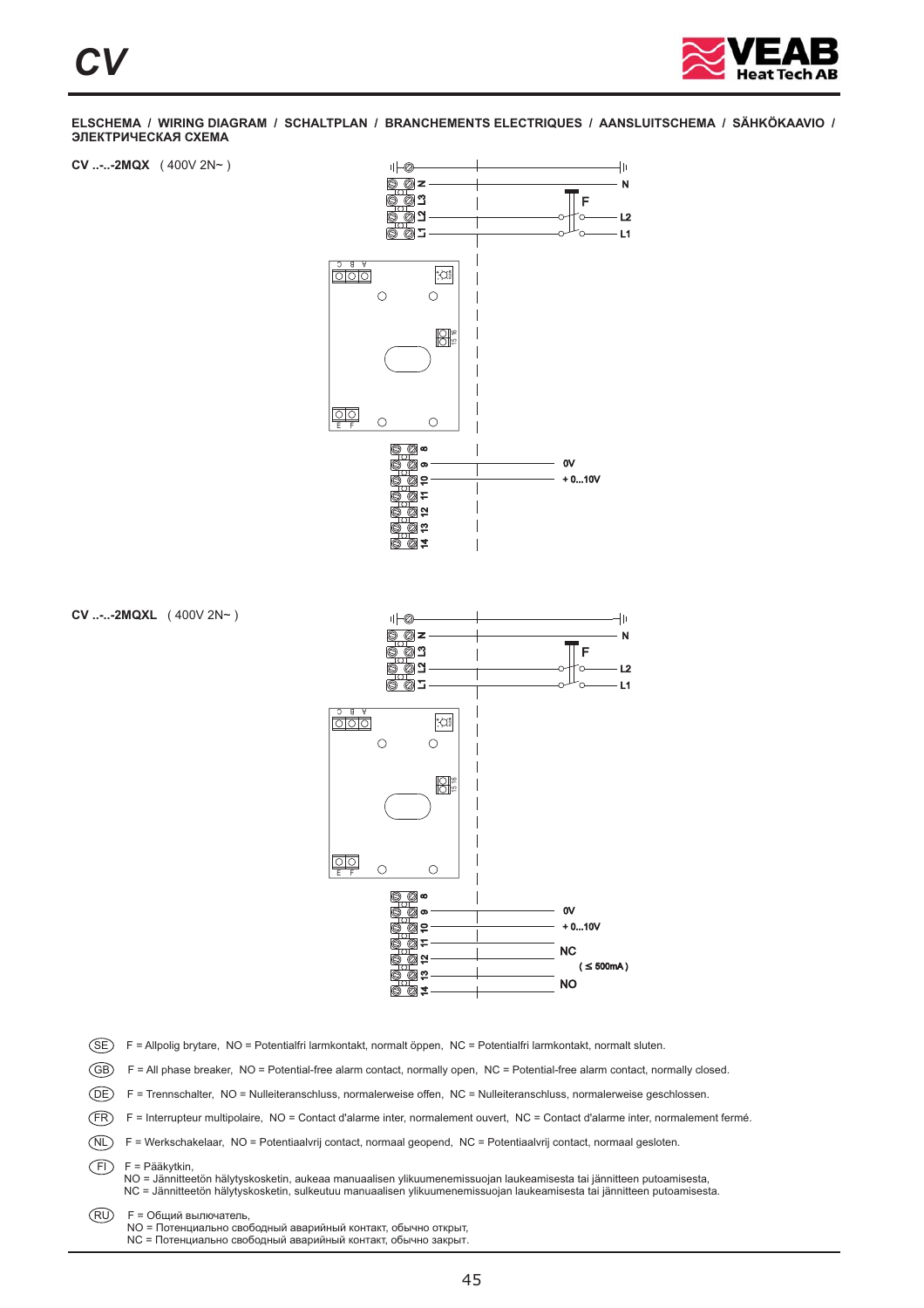



DE) F = Trennschalter, NO = Nulleiteranschluss, normalerweise offen, NC = Nulleiteranschluss, normalerweise geschlossen.

FR) F = Interrupteur multipolaire, NO = Contact d'alarme inter, normalement ouvert, NC = Contact d'alarme inter, normalement fermé.

NL F = Werkschakelaar, NO = Potentiaalvrij contact, normaal geopend, NC = Potentiaalvrij contact, normaal gesloten.

FI F = Pääkytkin,

NO = Jännitteetön hälytyskosketin, aukeaa manuaalisen ylikuumenemissuojan laukeamisesta tai jännitteen putoamisesta,<br>NC = Jännitteetön hälytyskosketin, sulkeutuu manuaalisen ylikuumenemissuojan laukeamisesta tai jännitteen

RU F = Общий вылючатель,

NO = Потенциально свободный аварийный контакт, обычно открыт,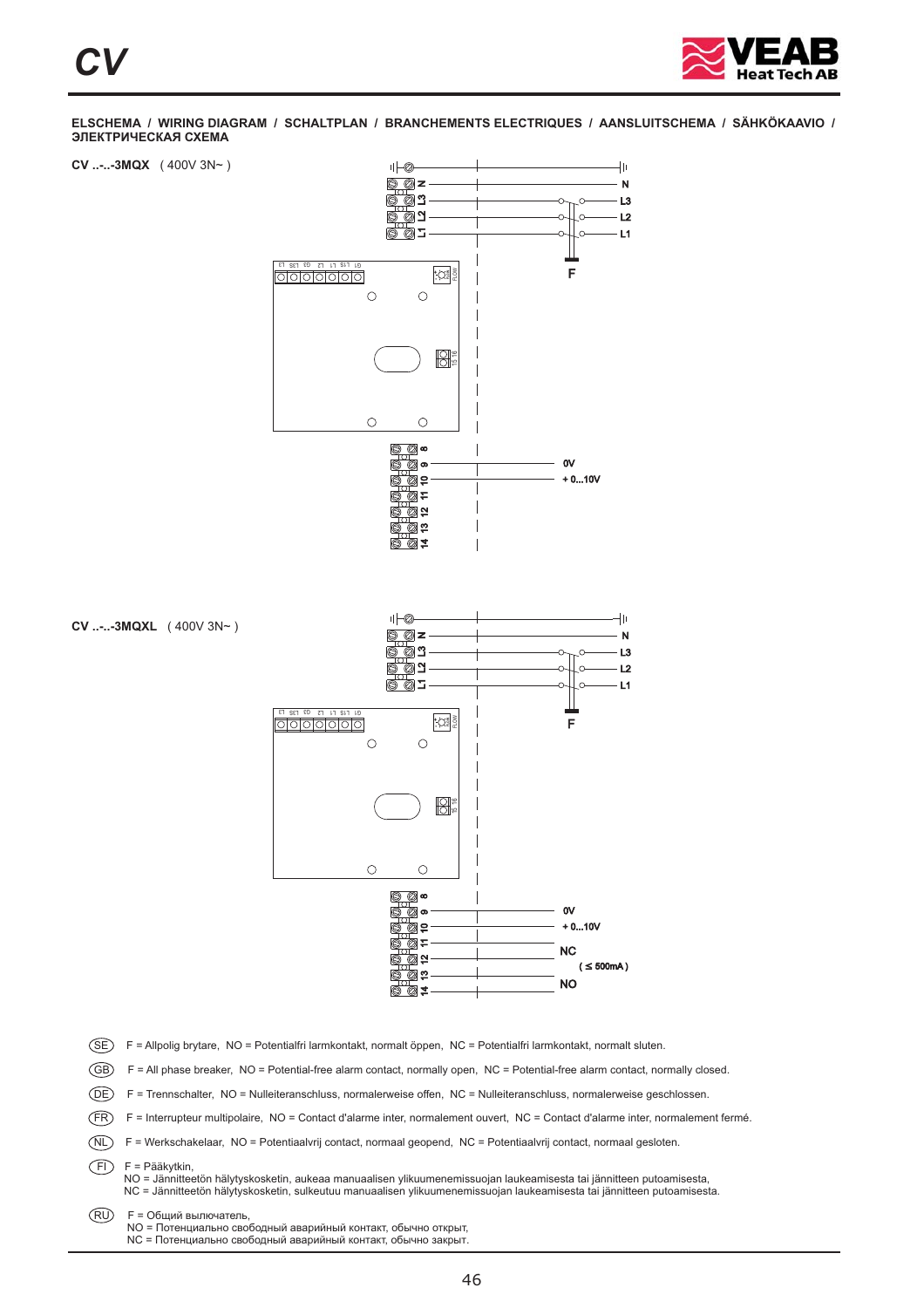

## **MQP / MQPL**

#### **Kanalvärmare med inbyggd regulator avsedd för puls/paus-styrsignal, 0 eller 10V**

- Kanalvärmaren har inbyggd tyristorstyrning.
- Extern puls/paus-signal ansluts direkt till värmarens kopplingsplint.
- Värmaren har inbyggt manuellt återställbart överhettningsskydd vilket återställs på lockets utsida.

#### **Duct heater with built-in regulator intended for pulse/pause control signal, 0 or 10V**

- The duct heater has a built-in thyristor control.
- An external pulse/pause control signal is ment to be connected directly to the heater terminals.
- The heater has a built in manual reset thermal protection with the reset button placed on the lid.

#### **Elektro-Heizregister mit eingebautem Regler vorgesehen für Pulse/Pause Steuersignal, 0 oder 10V**

- Der Elektro-Heizregister hat eine eingebaute Thyristorsteuerung.
- Ein externer Pulse/Pause-Steuersignal wird direkt mit der Anschlussklemme des Heizgerätes verbunden.
- Enternen mestyl des Steuenstgammannen ein auf der Austmessmehmer des Aufgebetes Tersammen.<br>● Der Heizregister besitzt einen eingebauten manuell rückstellbaren Überhitzungsschutz, der auf der Außenseite des Deckels zurückgestellt werden kann.

#### **Appareil de chauffage sur conduite à régulateur intégré conçu pour signal de commande pulsation/pause, 0 ou 10V**

- L'appareil de chauffage comporte une commande par thyristor intégrée.
- Experience de commande externe de pulsation/pause connecté directement au bornier de l'appareil de chauffage.
- L'appareil est équipé d'origine d'un thermostat de surchauffe à réarmement manuel placé sur le couvercle.

#### **Kanaalverwarmer met ingebouwde temperatuurregeling voor puls/pauze aansturing, 0 of 10V**

- De kanaalverwarmer is voorzien van een ingebouwde thyristor regelaar.
- Een extern puls/pauze signaal t.b.v. de aansturing wordt direct op de klemmenstrook van de verwarmer aangesloten.
- De verwarmer is voorzien van een geïntegreerde oververhittingbeveiliging met handbediende reset welke bedient kan worden van de buitenzijde van de verwarmer.

#### **Kanavalämmitin, jossa on sisäänrakennettu säädin syke/tauko-ohjaussignaalia varten, 0 tai 10V**

- Kanavalämmittimessä on sisäänrakennettu tyristoriohjaus.
- Ulkoinen syke/tauko-ohjaussignaali liitetään suoraan lämmittimen kytkentärimaan.
- Lämmittimessä on sisäänrakennettu, manuaalisesti palautettava ylikuumenemissuoja, joka voidaan kuitata kannen ulkoreunasta.

#### **Канальный нагреватель со встроенным регулятором предназначен для сигнала управления импульс/пауза, 0 или 10В**

- . Калорифер оснащен тиристорным устройством управления
- калерифер велащен пиристерный устрепетвой управлении.<br>● Внешний импульсный/паузный сигнал управления подключается непосредственно к колодке калорифера.
- спошлиниминуванный, научный защитой от перегрева с устройством ручного возврата её в исходное состояние<br>● Калорифер оснащён втроенной защитой от перегрева с устройством ручного возврата её в исходное состояние . на внешней стороне крышки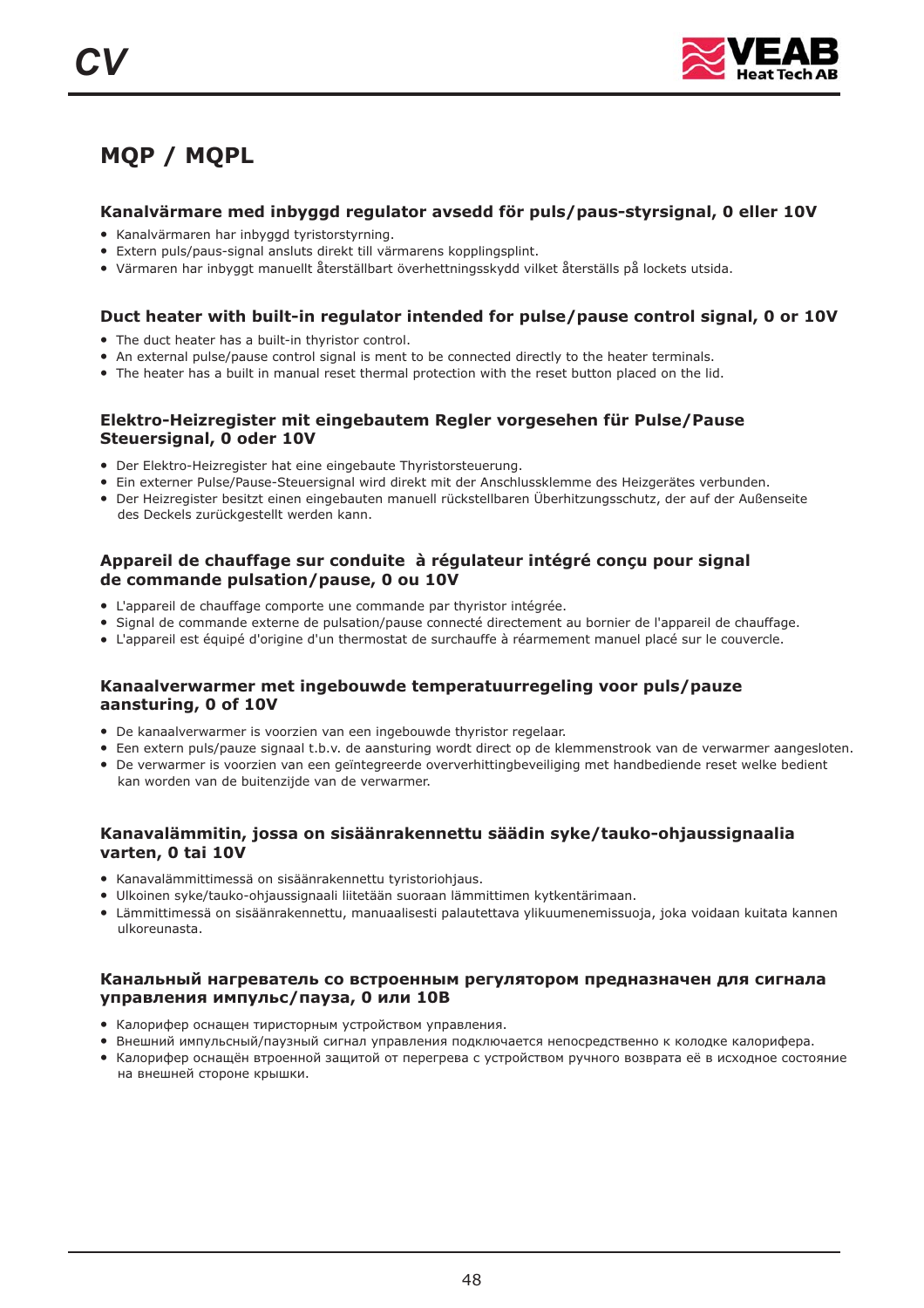

**CV ..-..-1MQP** ( 230V~ )



**CV ..-..-1MQPL** ( 230V~ )



SE) F = Allpolig brytare, NO = Potentialfri larmkontakt, normalt öppen, NC = Potentialfri larmkontakt, normalt sluten.

GB) F = All phase breaker, NO = Potential-free alarm contact, normally open, NC = Potential-free alarm contact, normally closed.

DE) F = Trennschalter, NO = Nulleiteranschluss, normalerweise offen, NC = Nulleiteranschluss, normalerweise geschlossen.

FR) F = Interrupteur multipolaire, NO = Contact d'alarme inter, normalement ouvert, NC = Contact d'alarme inter, normalement fermé.

NL F = Werkschakelaar, NO = Potentiaalvrij contact, normaal geopend, NC = Potentiaalvrij contact, normaal gesloten.

FI F = Pääkytkin,

NO = Jännitteetön hälytyskosketin, aukeaa manuaalisen ylikuumenemissuojan laukeamisesta tai jännitteen putoamisesta,<br>NC = Jännitteetön hälytyskosketin, sulkeutuu manuaalisen ylikuumenemissuojan laukeamisesta tai jännitteen

RU F = Общий вылючатель,

NO = Потенциально свободный аварийный контакт, обычно открыт,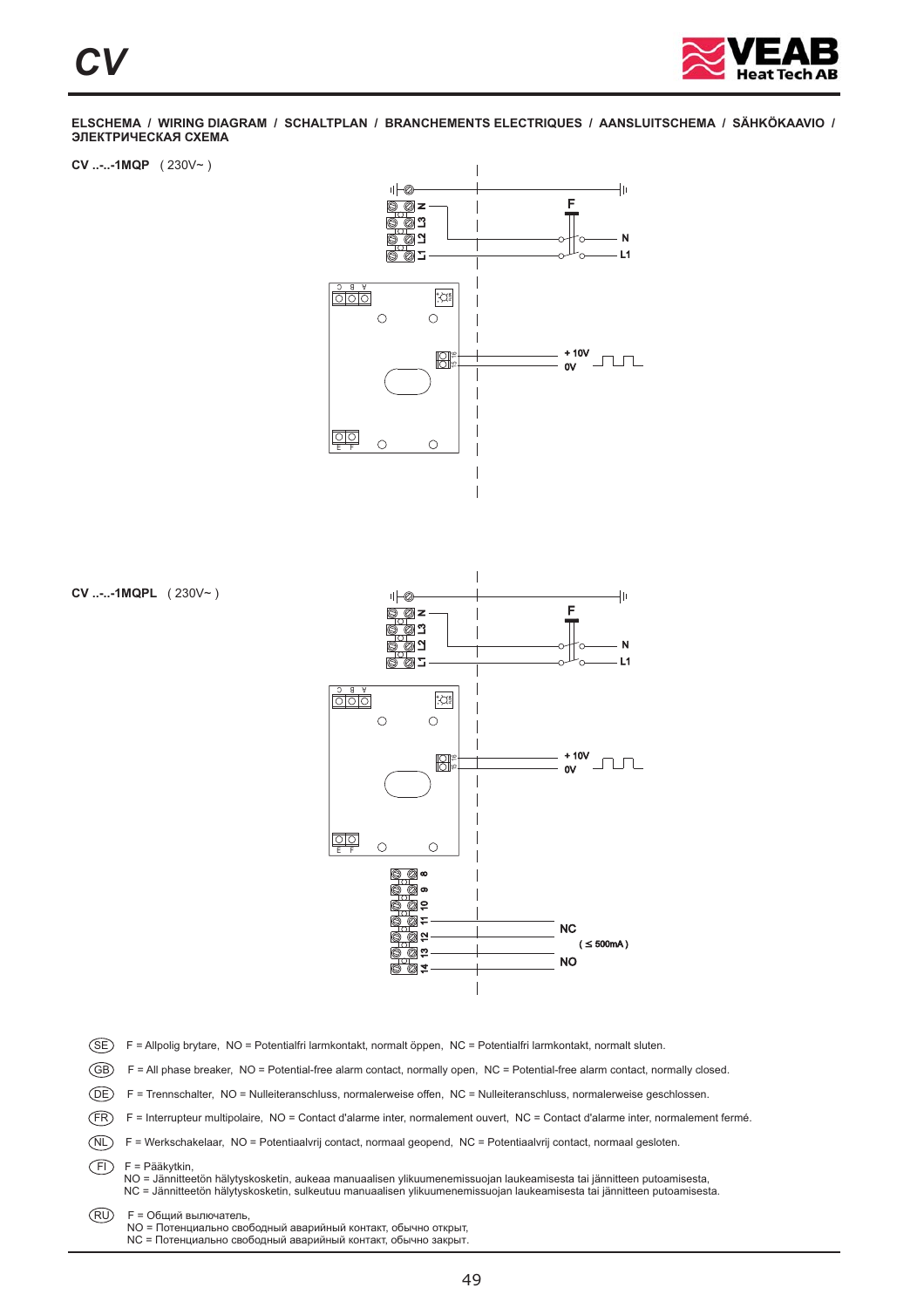

**CV ..-..-2MQP** ( 400V 2~ )



**CV ..-..-2MQPL** ( 400V 2N~ )



SE) F = Allpolig brytare, NO = Potentialfri larmkontakt, normalt öppen, NC = Potentialfri larmkontakt, normalt sluten.

GB) F = All phase breaker, NO = Potential-free alarm contact, normally open, NC = Potential-free alarm contact, normally closed.

DE) F = Trennschalter, NO = Nulleiteranschluss, normalerweise offen, NC = Nulleiteranschluss, normalerweise geschlossen.

FR) F = Interrupteur multipolaire, NO = Contact d'alarme inter, normalement ouvert, NC = Contact d'alarme inter, normalement fermé.

NL F = Werkschakelaar, NO = Potentiaalvrij contact, normaal geopend, NC = Potentiaalvrij contact, normaal gesloten.

FI F = Pääkytkin,

NO = Jännitteetön hälytyskosketin, aukeaa manuaalisen ylikuumenemissuojan laukeamisesta tai jännitteen putoamisesta,<br>NC = Jännitteetön hälytyskosketin, sulkeutuu manuaalisen ylikuumenemissuojan laukeamisesta tai jännitteen

RU F = Общий вылючатель,

NO = Потенциально свободный аварийный контакт, обычно открыт,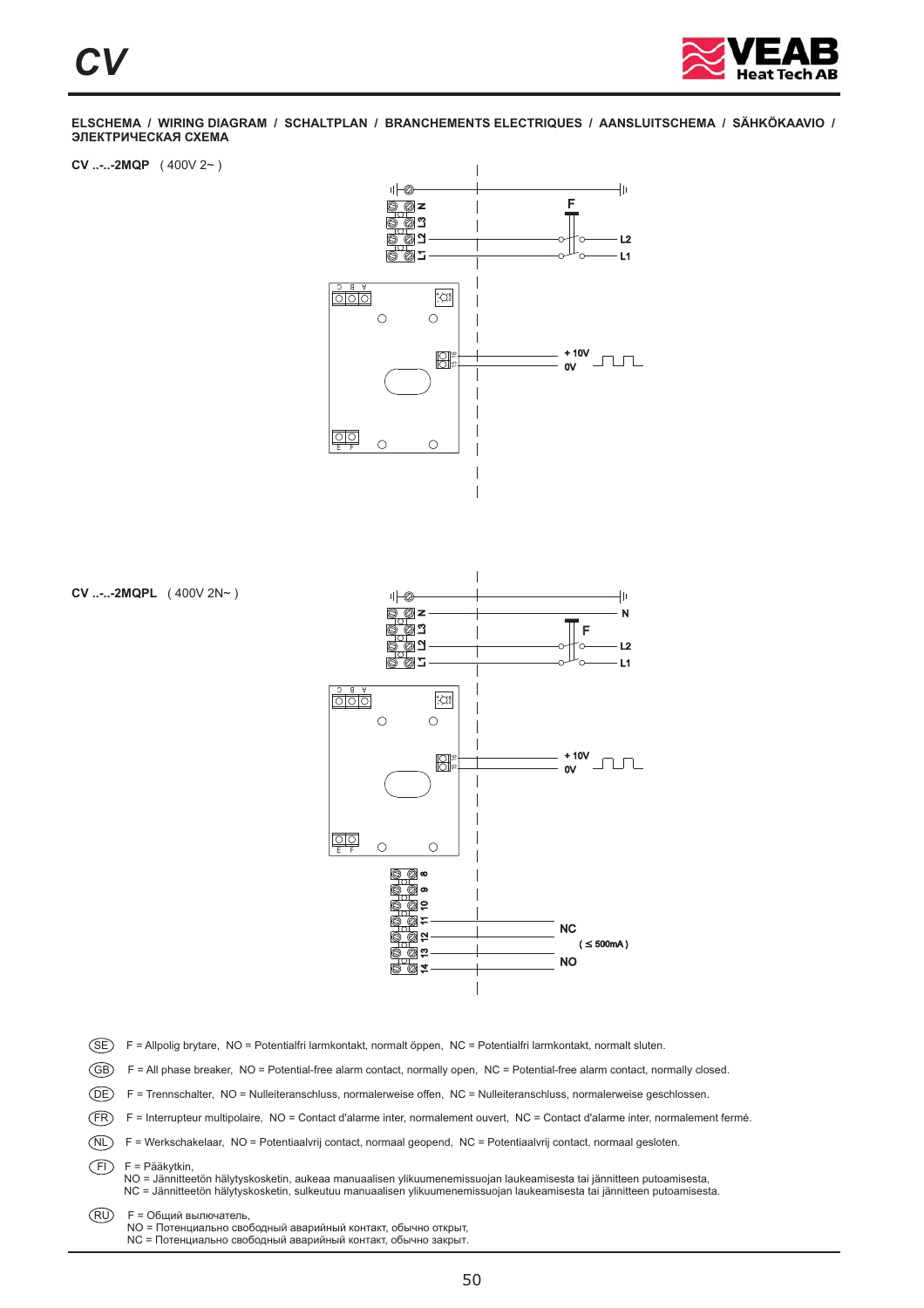

**CV ..-..-3MQP** ( 400V 3~ )





FI F = Pääkytkin,

NO = Jännitteetön hälytyskosketin, aukeaa manuaalisen ylikuumenemissuojan laukeamisesta tai jännitteen putoamisesta,<br>NC = Jännitteetön hälytyskosketin, sulkeutuu manuaalisen ylikuumenemissuojan laukeamisesta tai jännitteen

RU F = Общий вылючатель,

NO = Потенциально свободный аварийный контакт, обычно открыт,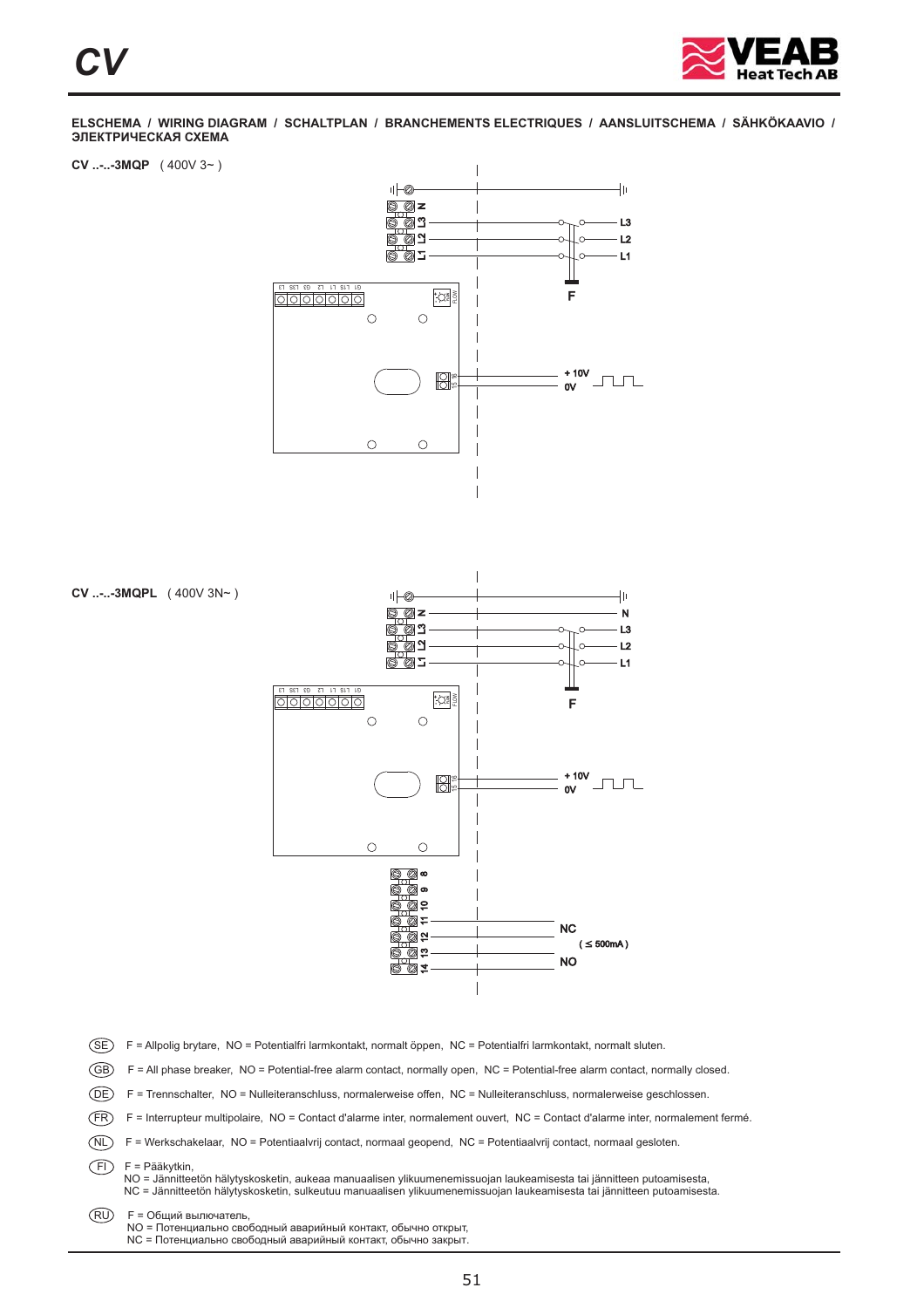

## **Trouble-shooting**

#### **CV ..-..-.MQEM / -.MQEML CV ..-..-.MQU / -.MQUL** and

- Check that the sensor is of the correct type and that its termination is made correctly.
- Check that the correct function for the Pulser or TTC is selected.
- Check the resistance of the sensor and the set value potentiometer. Disconnect them from the terminals before any measurements is taken. Sensors for  $0...30$ °C should have the resistance  $10k\Omega \ @.30$ °C,  $11.7k\Omega \ @.20$ °C and  $15k\Omega \ @.0$ °C. The external set value potentiometer should have the resistance  $0...5k\Omega$ .

#### **Full heating power but no regulation**

- Deactivate the limitation function (not valid for MQU/MQUL heaters), if it is activated, by making sure that the jumpers "MIN" and "MAX" are open.
- Strap/short-circuit the terminals for the main sensor.

If this results in the heating now being turned off, then the fault is in the external sensor circuitry.

#### **No heating**

- Check whether or not the overheating cut-out, with manual reset, has been activated. If it has, then eliminate the fault and reset it. Read furthermore the paragraph "Overheating" at page 10.
- Check the overheating cut-outs and the heating elements by measurment.
- Check whether or not there is mains voltage at the heater terminal blocks. Check the interlocking devices, fuses,
- Disconnect the sensor from the terminals. breakers, etc.

If the heater starts now, then the fault is in the external sensor circuitry. Otherwise, the fault is in the regulator (Pulser/TTC).

#### **CV ..-..-. MQX / -. MQXL and CV ..-..-. MQP / -. MQPL**

● Make sure that the control signal has the correct polarity.

#### **Full heating power but no regulation**

● Disconnect the control signal wiring and strap/short-circuit the control signal input terminals.

If this results in the heating now being turned off, then the fault is in the external control signal.

#### **No heating**

- Check whether or not the overheating cut-out, with manual reset, has been activated. If it has, then eliminate the fault and reset it. Read furthermore the paragraph "Overheating" at page 10.
- Check the overheating cut-outs and the heating elements by measurment.
- Check whether or not there is mains voltage at the heater terminal blocks. Check the interlocking devices, fuses, breakers, etc.
- Disconnect the control signal wiring and connect a 9V batteri-cell or another suitable voltage source as a control signal.

If the heater doesn't start now, then the fault is in the regulator (Pulser/TTC).